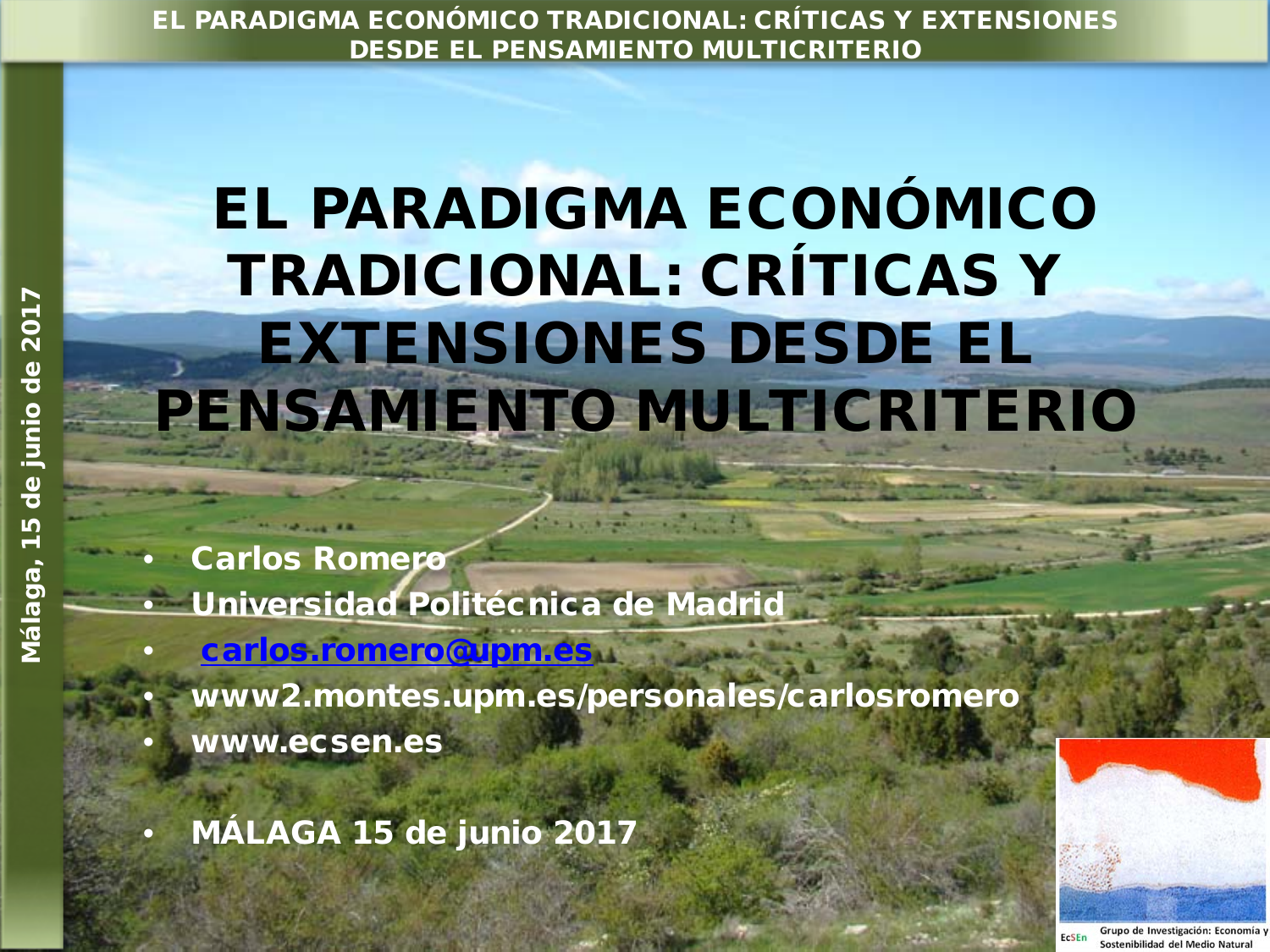# OUTLINE OF THE PRESENTATION

- **1. OPTIMIZATION AND ECONOMICS: AN INTRIGUING RELATIONSHIP.**
- **2. THE BASIC ECONOMIC PARADIGM: STRENGTHS AND WEAKNESSES.**
- **3. A PRIMARY MODEL BASED ON DISTANCE FUNCTIONS.**
- **4. UTILITY OPTIMIZATION WITHOUT UTILITY FUNCTIONS.**
- **5. A GENERATOR OF SOCIAL CHOICE FUNCTIONS AS A SECONDARY MODEL.**
- **6. SATISFICING LOGIC AND BOUNDED RATIONALITY: SOME EPISTEMIC REFLECTIONS.**
- **7. A FINAL REFLECTION.**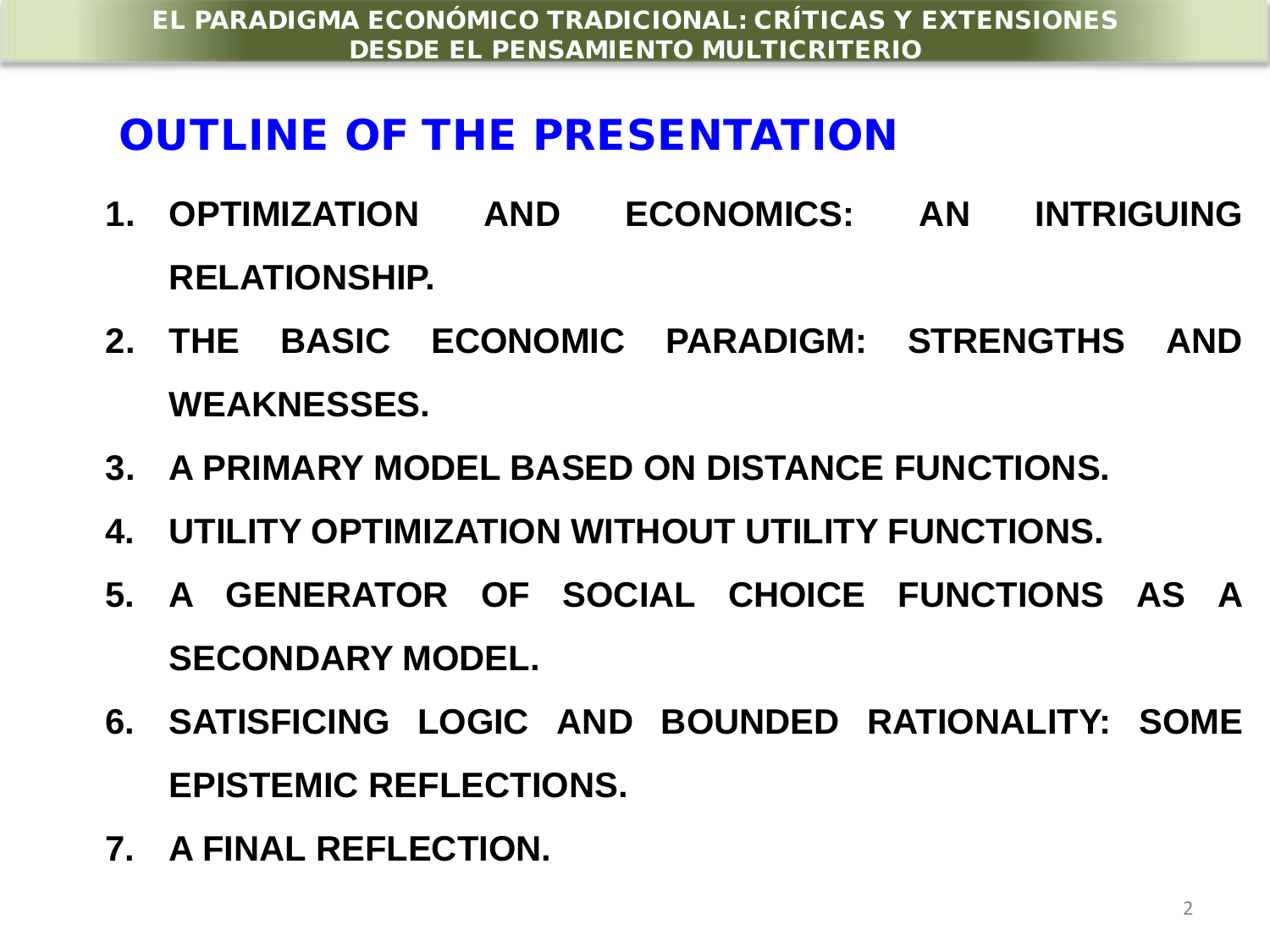ECONOMICS EXPLAIN AND PREDICTS HUMAN BEHAVIOUR IN RELATION TO **CHOICE PROCESSES** DERIVED FROM THE EXISTENCE OF **LIMITED RESOURCES** TO SATISFY **UNLIMITED**

**NECESITIES**.

## **SCARCITY**

**Lord Robbins, 1932**

An Essay on the Nature and Significance of Economic Science

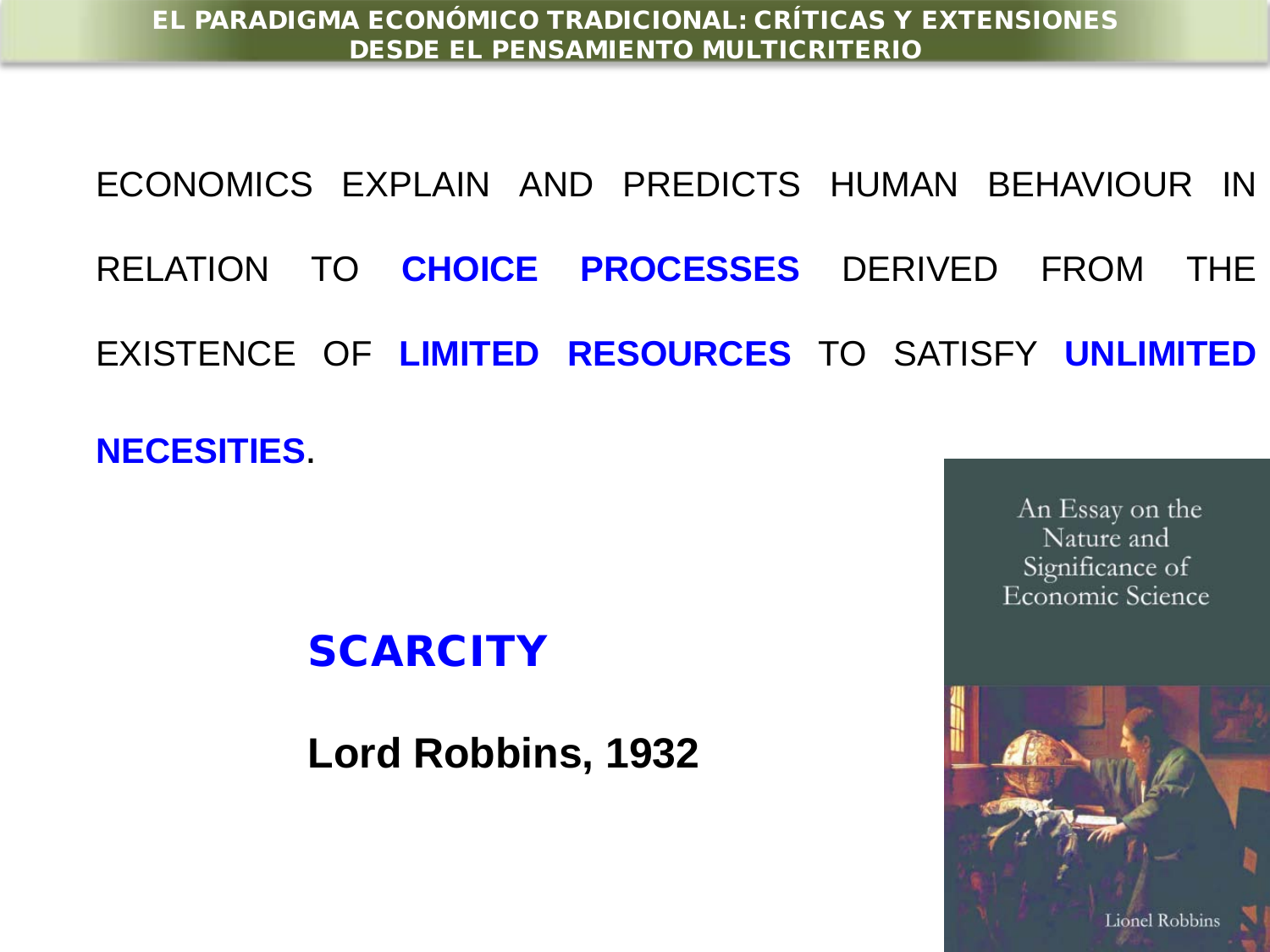- -ECONOMICS ATTEMPTS TO OPTIMIZE THE USE OF THE SCARCE RESOURCES.
- A "ROBINSON CRUSOE ECONOMY"
- -A "GLOBAL ECONOMY"

-"ECONOMIC PROBLEMS" ARE PARTICULAR CASES OF "OPTIMIZATION PROBLEMS" (INTRILIGATOR, 1971) -ARROW, BAUMOL, DORFMAN, HICKS, KOOPMANS, LEONTIEF, SAMUELSON, SOLOW…



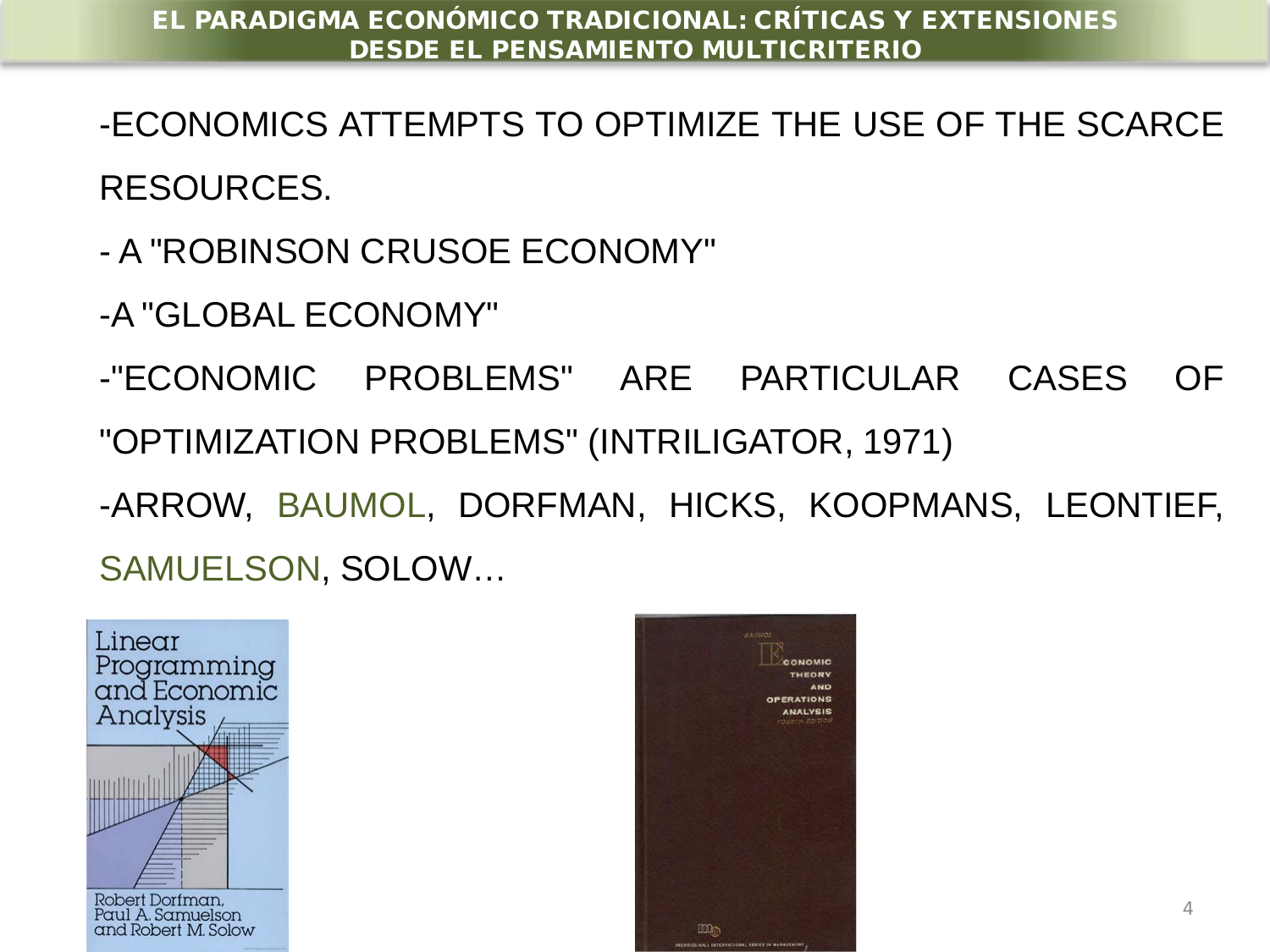

Condición de Equimarginalidad de Jevons (Restricción General)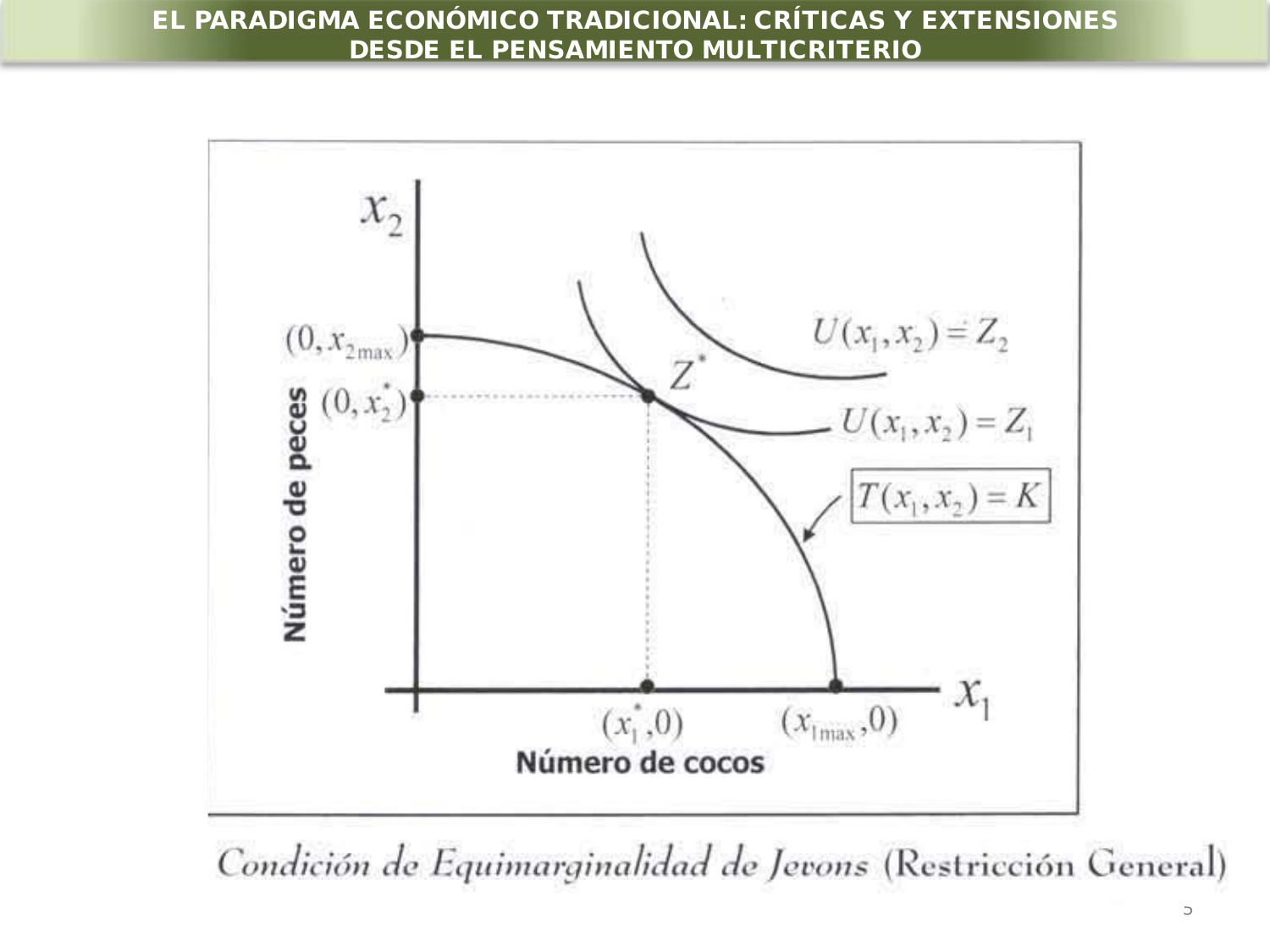-ECONOMICS CAN BE REVITALIZED WITH NEW FORMULATIOS

AND ANALYTICAL PROCEDURES TAKEN FROM THE OPTIMIZATION FIELD

-OPTIMIZATION FIELD CAN BE ENRICHED WITH THE INTRODUCTION OF NEW PROBLEMS AND AREAS OF APPLICATION.

-THE MCDM OPTIMIZATION PARADIGM CAN REVITALIZE THE LINKS BETWEEN THESE TWO FIELDS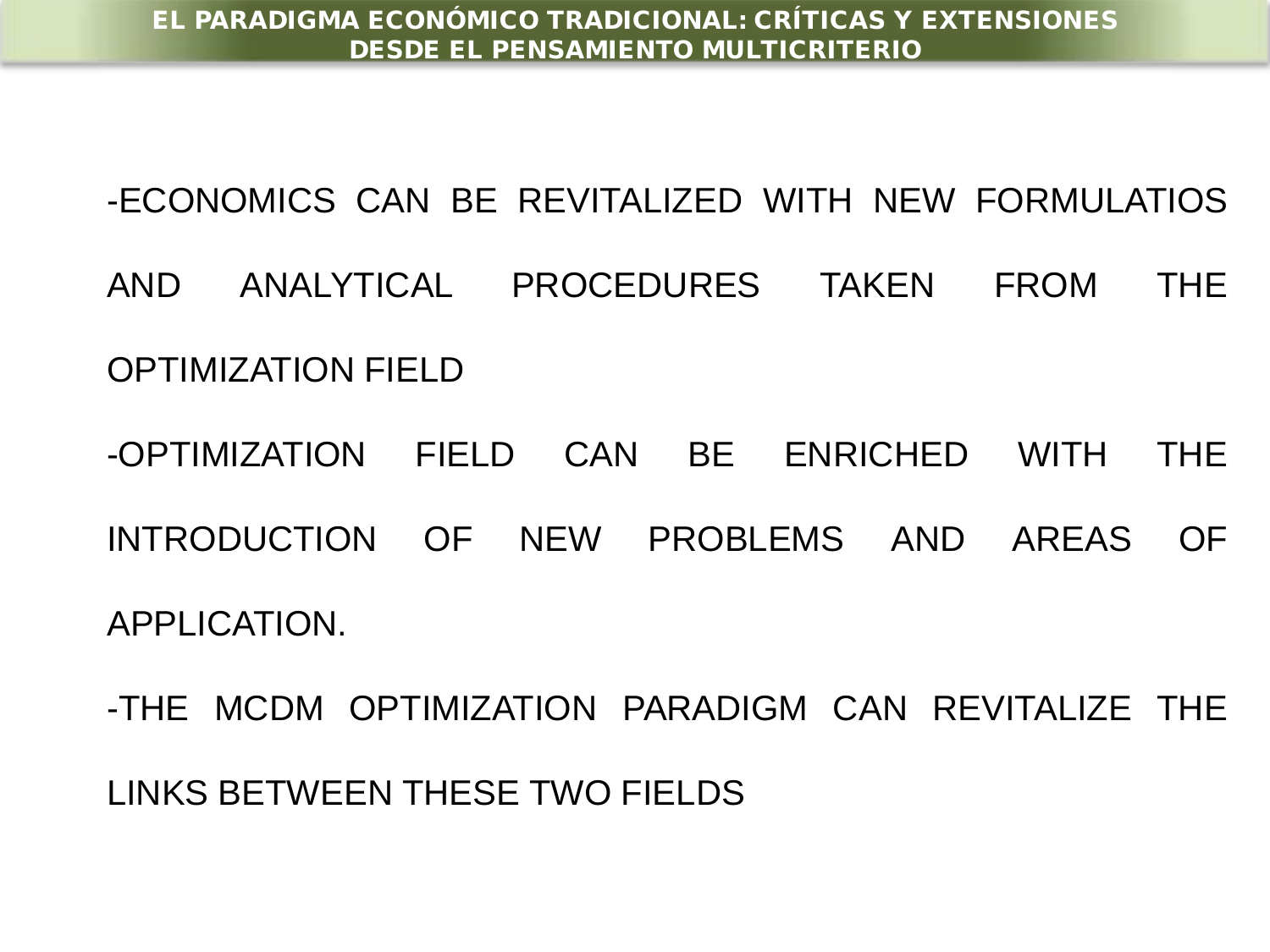#### 2. THE BASIC ECONOMIC PARADIGM: STRENGTHS AND WEAKNESSES

#### **THE CORE OF ECONOMICS**

a)A SINGLE OR A COLLECTIVE DECISION MAKER (DM).

b)THE ECONOMIC SCARCITY DUE TO THE EXISTENCE OF LIMITED RESOURCES. THE SCARCITY IS LOGICALLY DEFINED BY A SET OF CONSTRAINTS ( MATHEMATICALLY SPEAKING EQUALITIES AND INEQUALITIES). THE SET OF VALUES OF THE DECISION VARIABLES HOLDING THE CONSTRAINTS ESTABLISH THE FEASIBLE OR OPPORTUNITY SET.

c)A FUNCTION OF THE DECISION VARIABLES THAT IS ASSUMED REFLECTS THE DM PREFERENCES. THIS FUNCTION MAPS A NUMBER TO EACH ELEMENT OF THE FEASIBLE SET.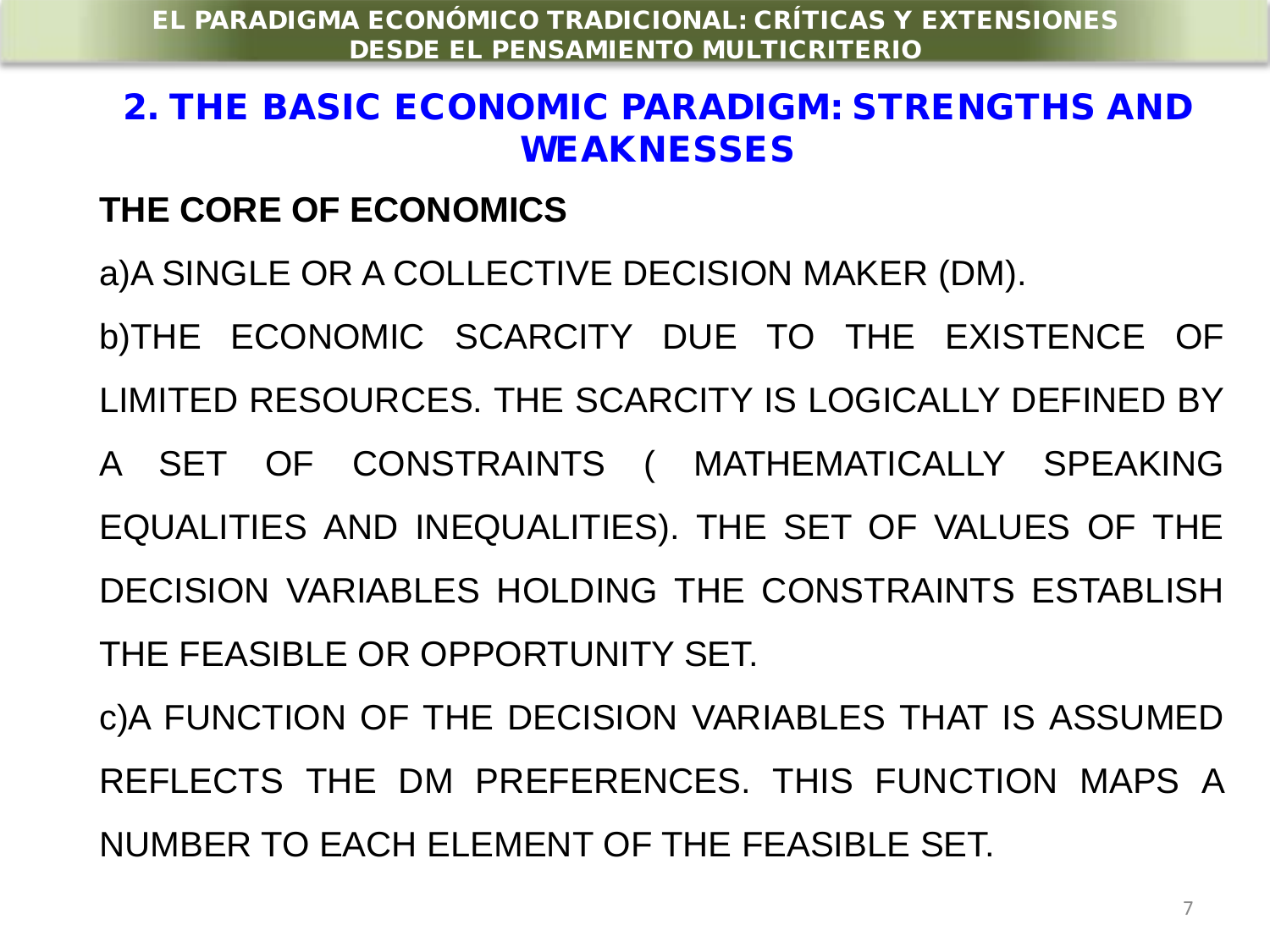### BASIC ANALYTIC FRAMEWORK

 $MAX/MIN Z = Z(x_1, x_2, ..., x_n)$ 

Subject to:

 $T(x_1, x_2, ..., x_n) = k$ 

 $(x_1, x_2, ..., x_n)$  decision variables or elections for the DM  $Z(x_1, x_2, ..., x_n) \rightarrow$  preference function for the DM  $T(x_1, x_2, ..., x_n) = k \rightarrow$  feasible or opportunity set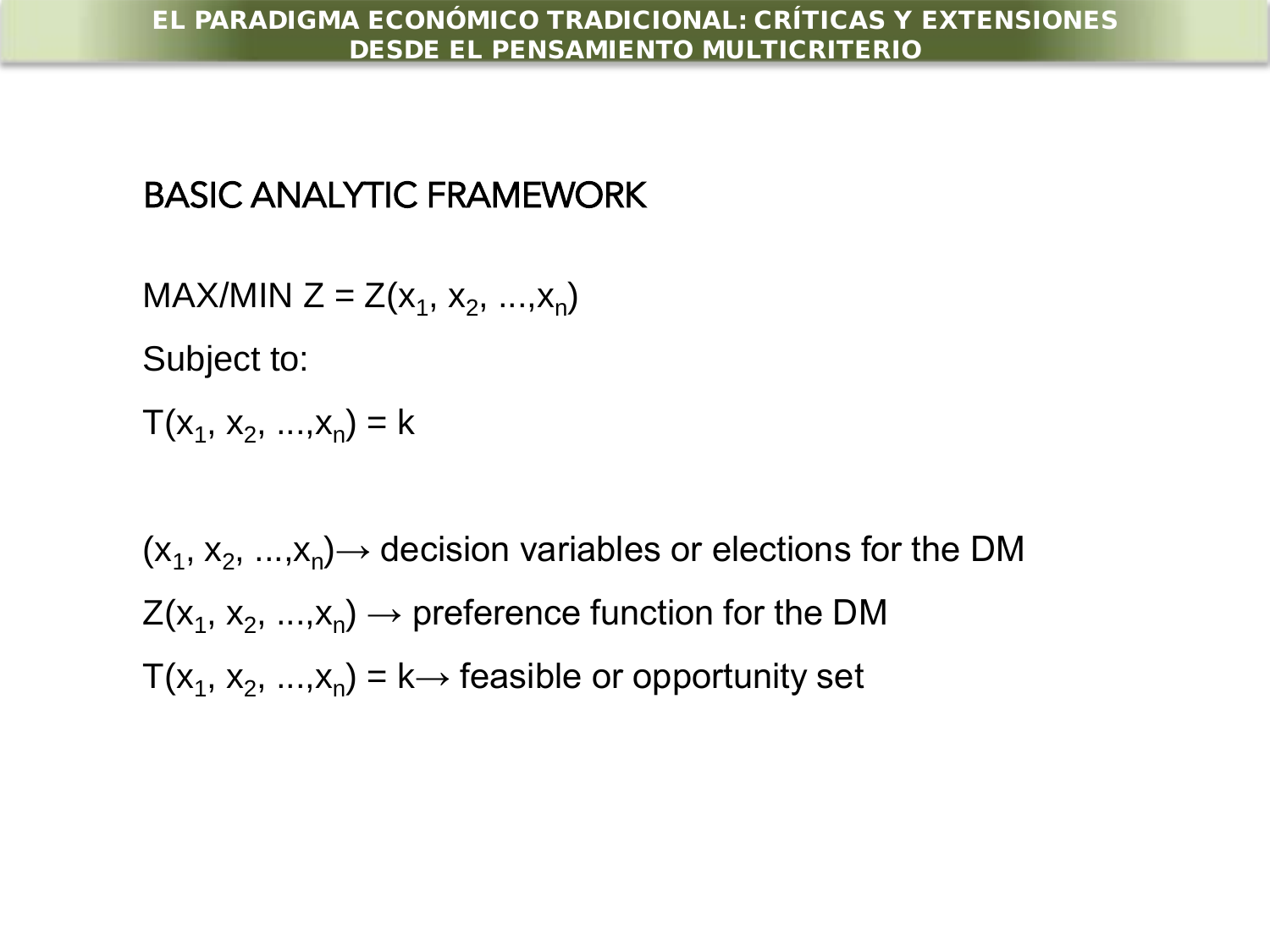

**(WEIERSTRASS THEOREM)**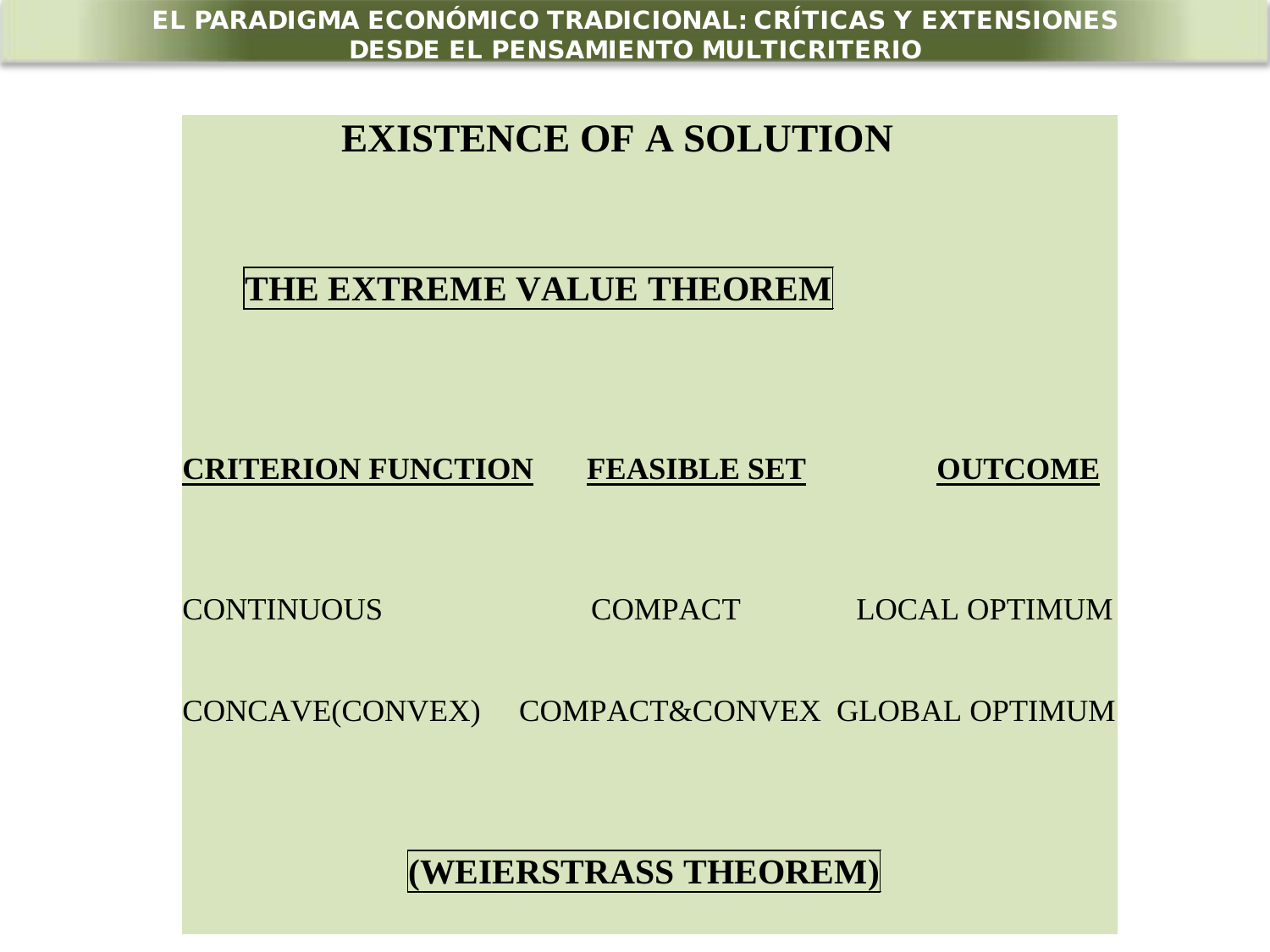| <b>COMPUTATIONAL ISSUES</b> |                        |                       |
|-----------------------------|------------------------|-----------------------|
| <b>CRITERION FUNCTION</b>   | <b>FEASIBLE SET</b>    | <b>APPROACH</b>       |
| <b>CONCAVE(CONVEX)</b>      | <b>EQUALITIES</b>      | LAGRANGE              |
| <b>CONCAVE(CONVEX)</b>      | <b>INEQUALITIES</b>    | <b>FOURIER</b>        |
| <b>LINEAR</b>               | <b>CONVEX POLYTOPE</b> | <b>DANTZIG</b>        |
| <b>QUADRATIC</b>            | <b>CONVEX POLYTOPE</b> | <b>WOLFE</b>          |
| <b>NON-LINEAR</b>           | <b>COMPACT</b>         | <b>KUHN-TUCKER</b>    |
| <b>POSYNOMIAL</b>           | <b>COMPACT</b>         | <b>GEOMETRIC PROG</b> |
| <b>METAHEURISTICS</b>       |                        |                       |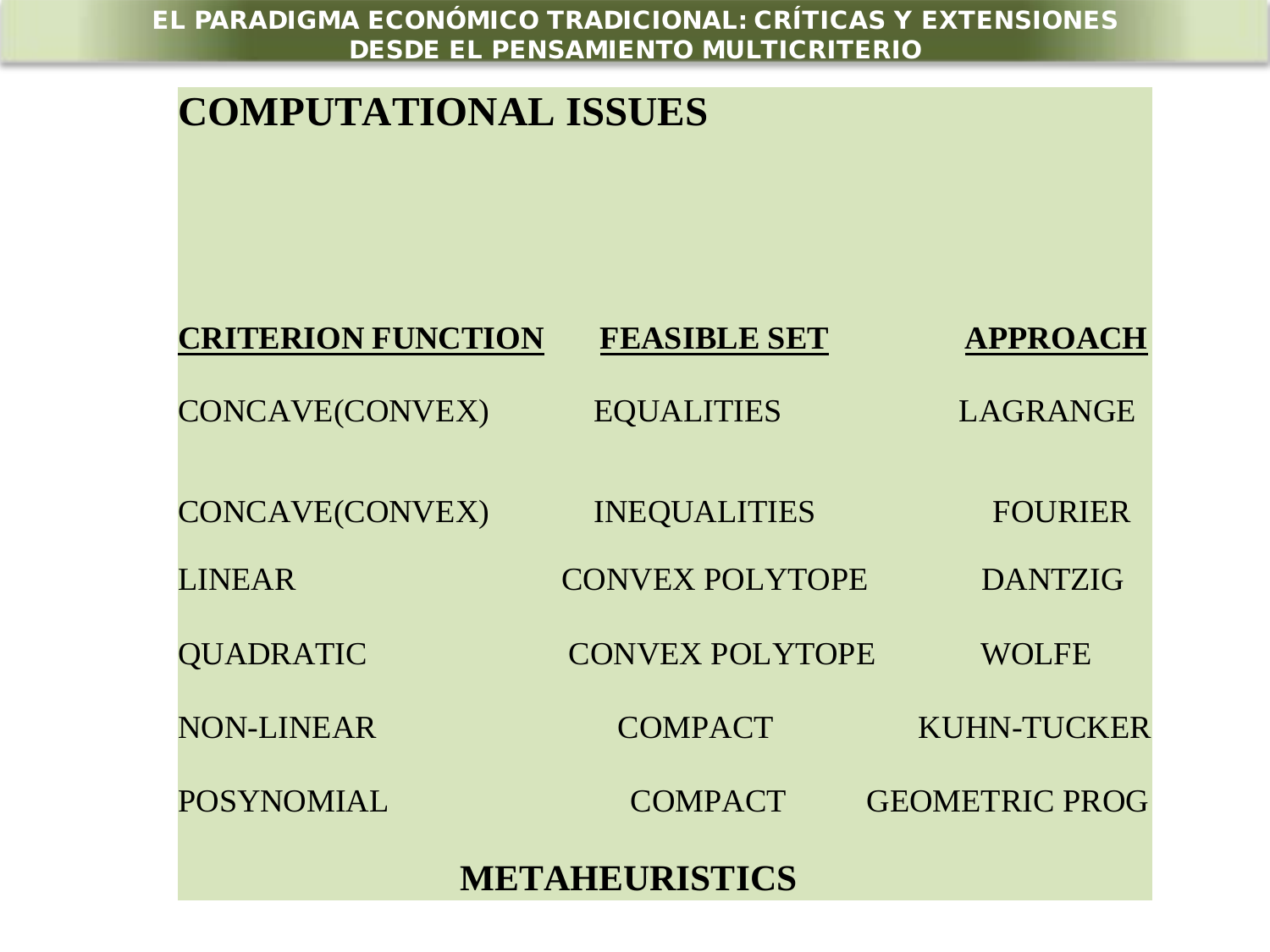-INTERNAL COHERENCE IS ONLY A NECESSARY CONDITION FOR THE ACCEPTATION OF AN EMPIRICAL THEORY -EXTERNAL COHERENCE ; EMPIRICAL CORROBORATION

(POPPER LOGIC OF SCIENTIFIC DISCOVERY, 1959, PAGES 32-33):

"THE INTERNAL CONSISTENCY OF AN EMPIRICAL THEORY IS THE FIRST STEP TO UNDERTAKE ITS DEDUCTIVE TESTING, BUT THE LAST STEP IN THE TESTING PROCESS CONSISTS IN THE FACTUAL CORRESPONDENCE OF THE EMPIRICAL IMPLICATIONS DEDUCED FROM THE THEORY"

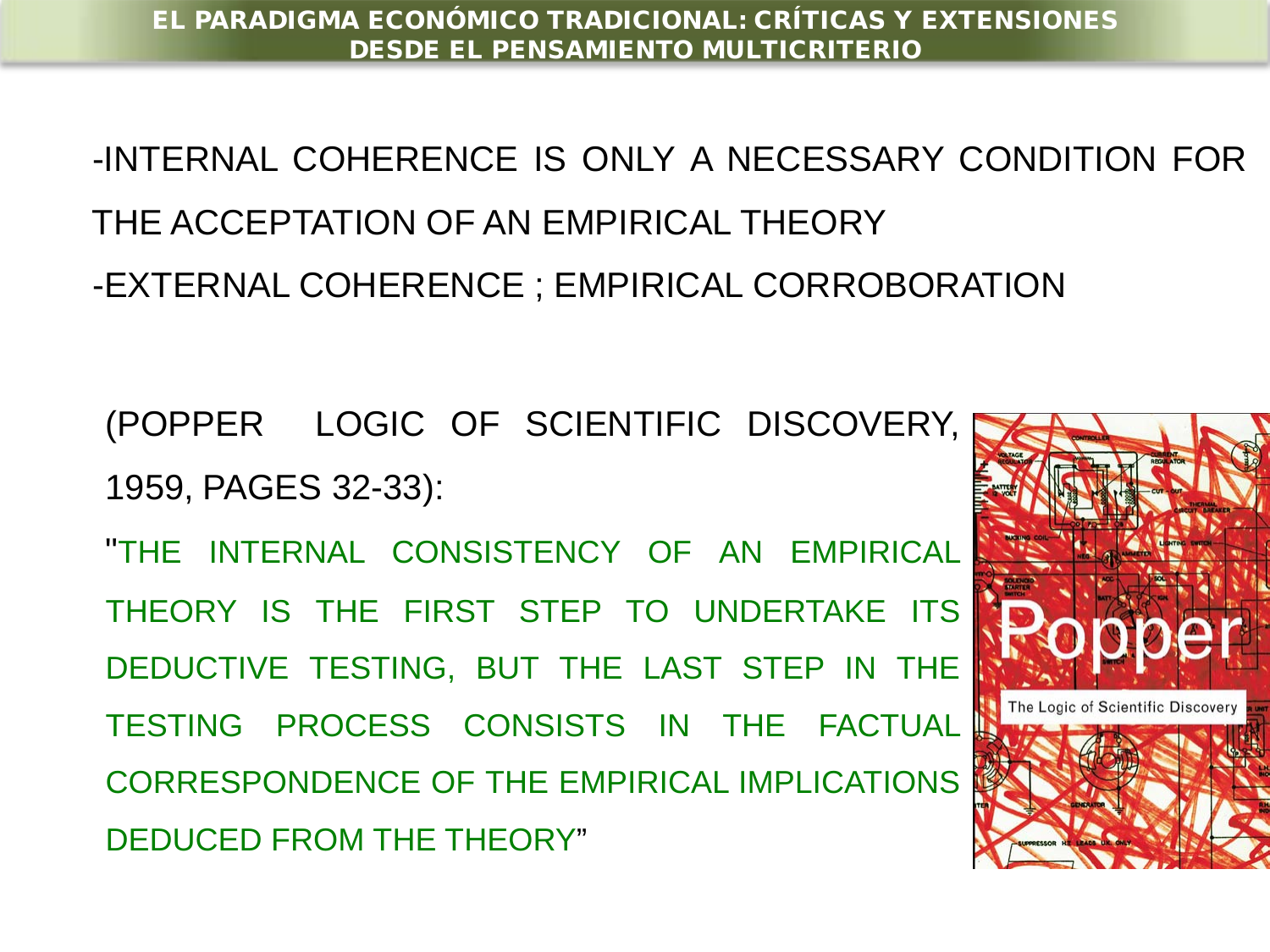1. IN MANY REAL ECONOMIC SCENARIOS, THE DM PREFERENCES ARE NOT WELL CHARACTERISED BY A SINGLE CRITERION FUNCTION.

2. THE CHARACTERISATION OF THE FEASIBLE SET BY RIGID CONSTRAINT WHICH DO NOT ALLOW ANY TYPE OF VIOLATION MIGHT BE UNREALISTIC IN MANY REAL SITUATIONS.

3. IN SOME CASES THE CHARACTERIZATION OF THE CRITERION FUNCTION IS PROBLEMATIC, SINCE REQUIRES THE ACCEPTATION OF STRONG ASSUMPTIONS ABOUT THE DM´S PREFERENCES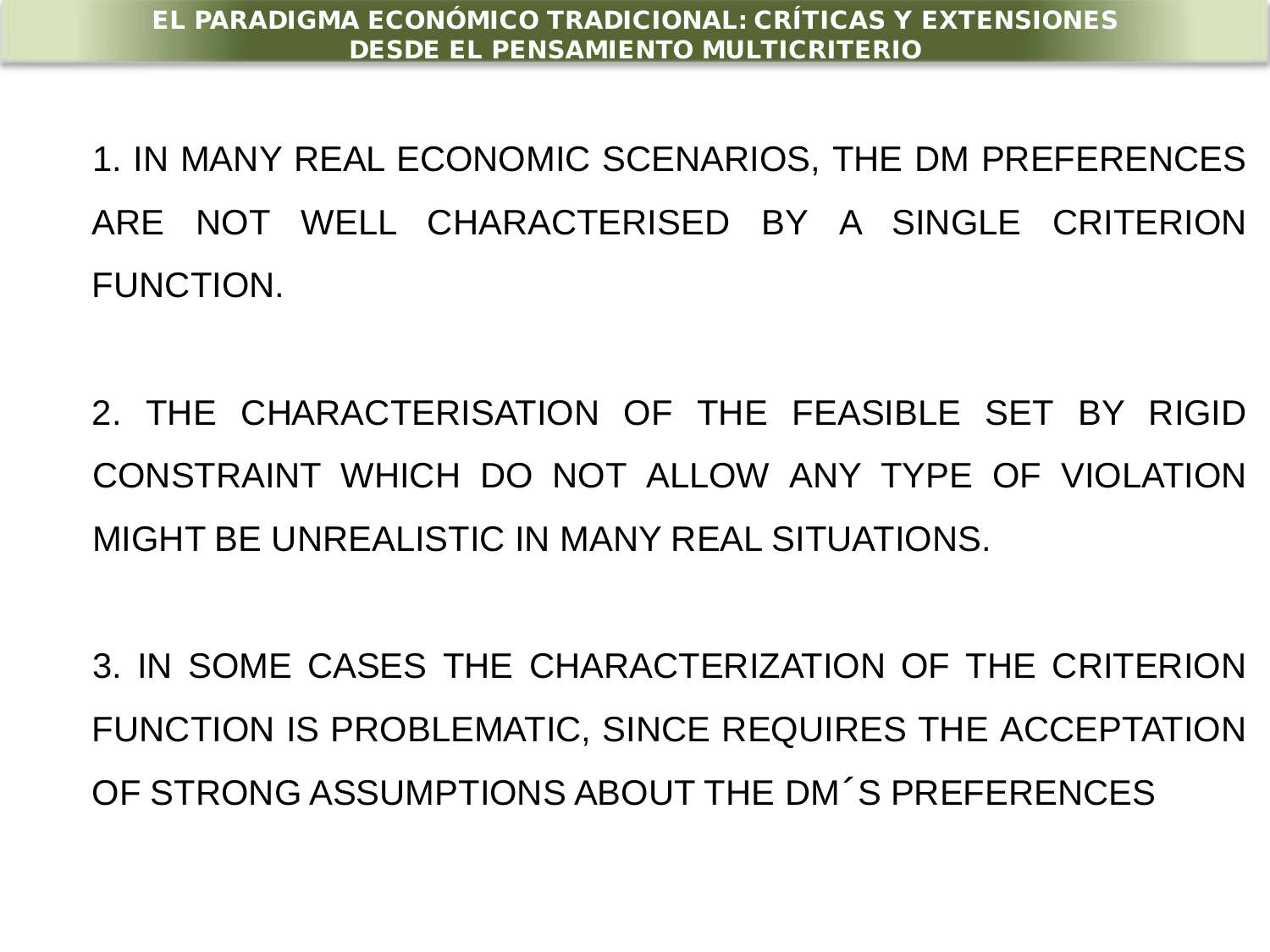## 3. A PRIMARY MODEL BASED ON DISTANCE FUNCTIONS

# PRIMARY AND SECONDARY MODELS (NAGEL, 1961, CHAP. 11)

PRIMARY MODEL-FIRST STEP

$$
\text{Min} \left[ \sum_{i=1}^{q} W_i^p \left| \frac{\hat{f}_i - f_i(X)}{K_i} \right|^p \right]^{1/p}
$$

Subject to:

# $X \in F$

Yu (1973, 1985)



## FEASIBILITY, UNIQUENESS, SYMMETRY, PARETO OPTIMALITY,....

p→"balancing factor"

- p=1→ "maximum average achievement"
- p= ∞ →"Maximum discrepancy or maximum individual regret"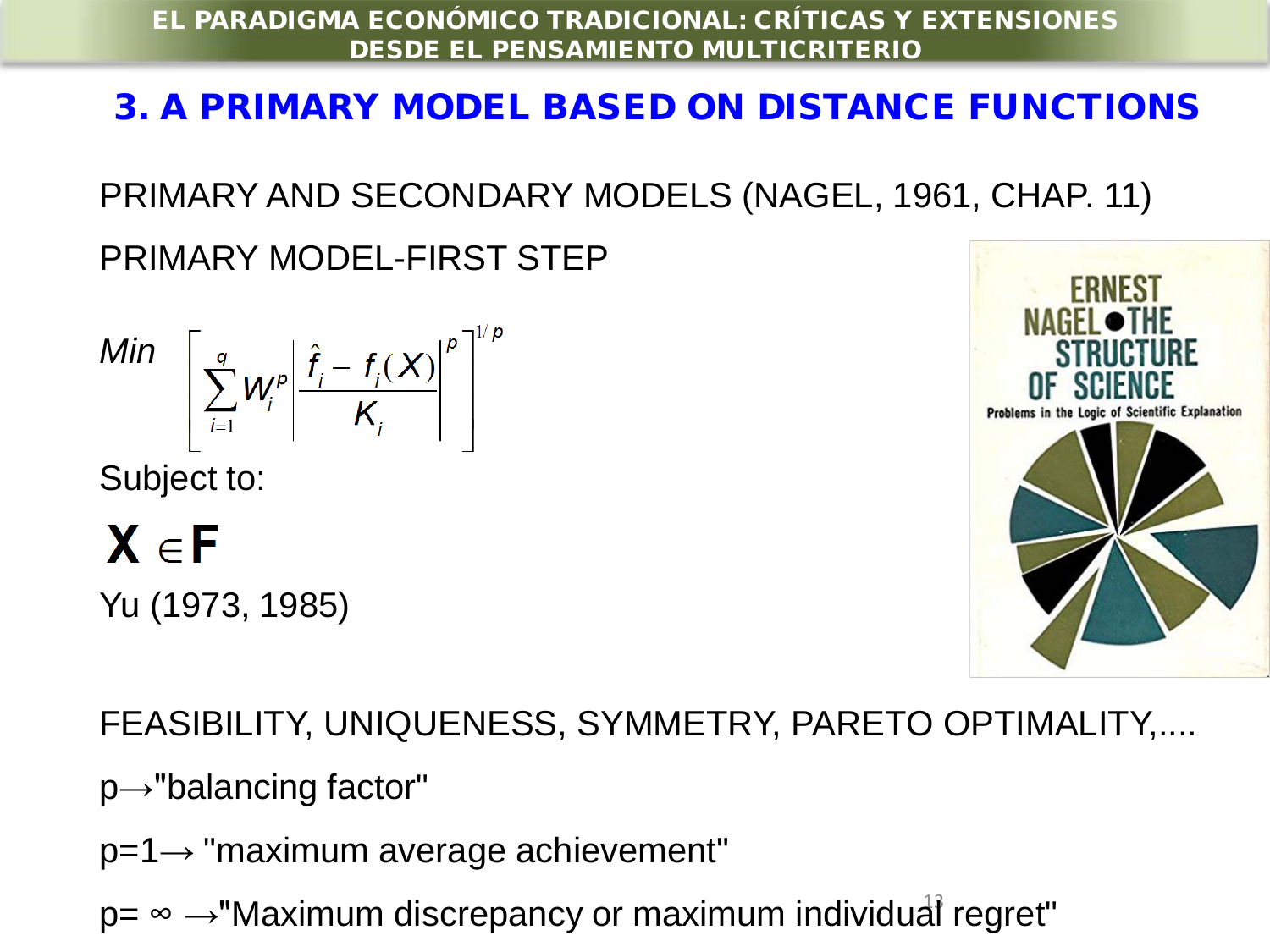#### PRIMARY MODEL-SECOND STEP

## ACHIEVEMENT SCALARIZING FUNCTION

$$
\text{Min } (1-\lambda)\mathbf{D} + \lambda \sum_{i=1}^{q} W_i \left| \frac{\hat{f}_i - f_i(X)}{K_i} \right|
$$

$$
\underline{s.t.}
$$

$$
W_i \left| \frac{\hat{f}_i - f_i(X)}{K_i} \right| - D \leq 0 \qquad \forall i
$$
  

$$
X = F \qquad \lambda = [0.11]
$$

 $\lambda = 1$  or p=1  $\rightarrow$  "maximum aggregated achievement solution".

 $\lambda = 0$  or  $p = \infty$  " minimum discrepancy or minimum regret solution".

λ compromises or trade-offs between these two opposite solutions.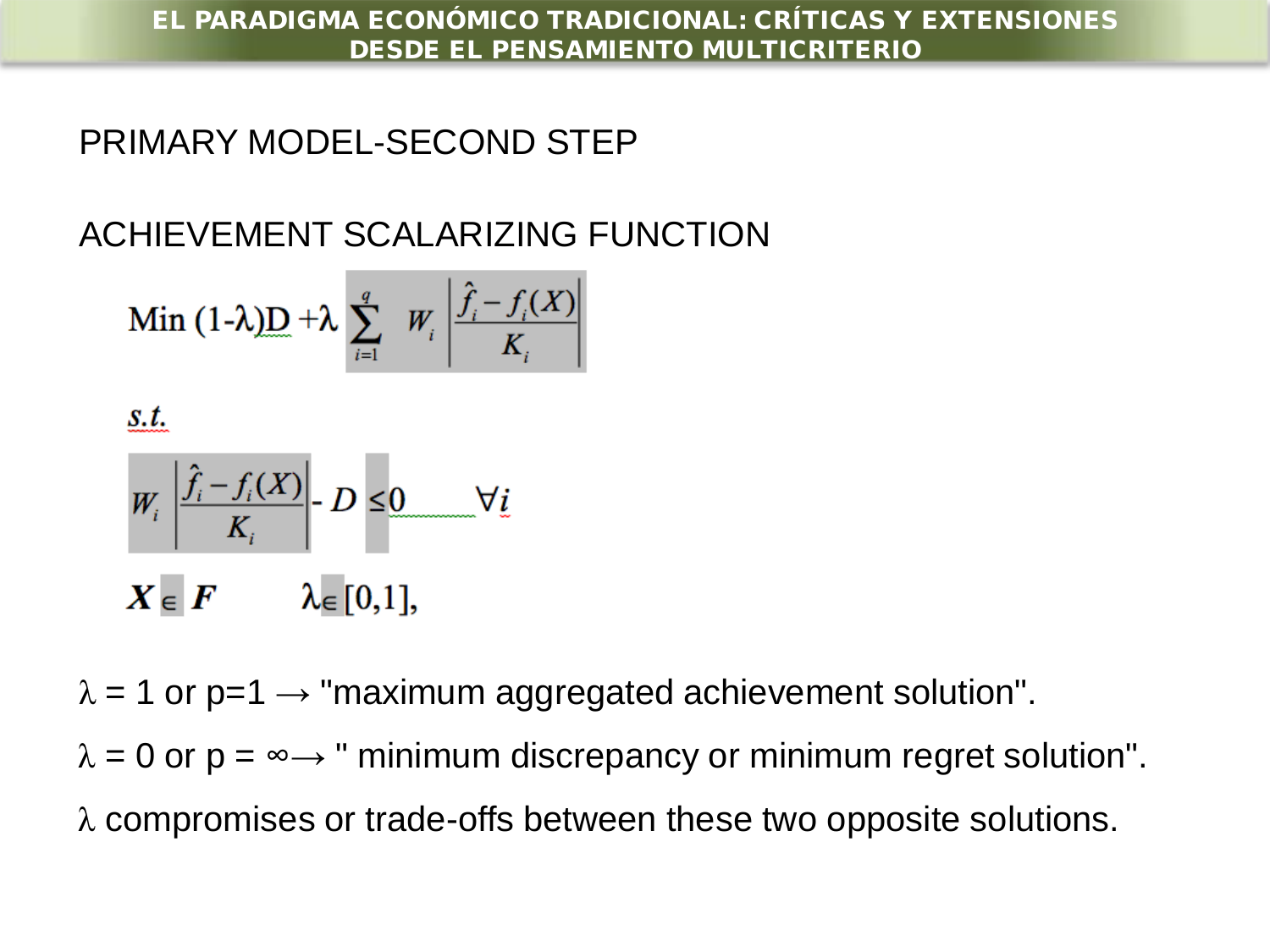### 4. UTILITY OPTIMIZATION WITHOUT UTILITY FUNCTIONS

COMPOSITE PROGRAMMING

Min 
$$
(1 - \lambda)\mathbf{D} + \lambda \sum_{i=1}^{q} W_i \left( \frac{f_i^* - f_i(X)}{f_i^* - f_{i^*}} \right)
$$

 $s.t.$ 

$$
W_i \left( \begin{array}{c} \frac{f_i^*-f_i(X)}{f_i^*-f_{i^*}} \end{array} \right) - D \leq \underbrace{0 \quad \forall i}.
$$

 $X \in F$   $\lambda \in [0,1].$ 

 $\lambda = 1 \rightarrow L_1$  bound of the compromise set.  $\lambda = 0 \rightarrow L_{\infty}$  bound of the compromise set.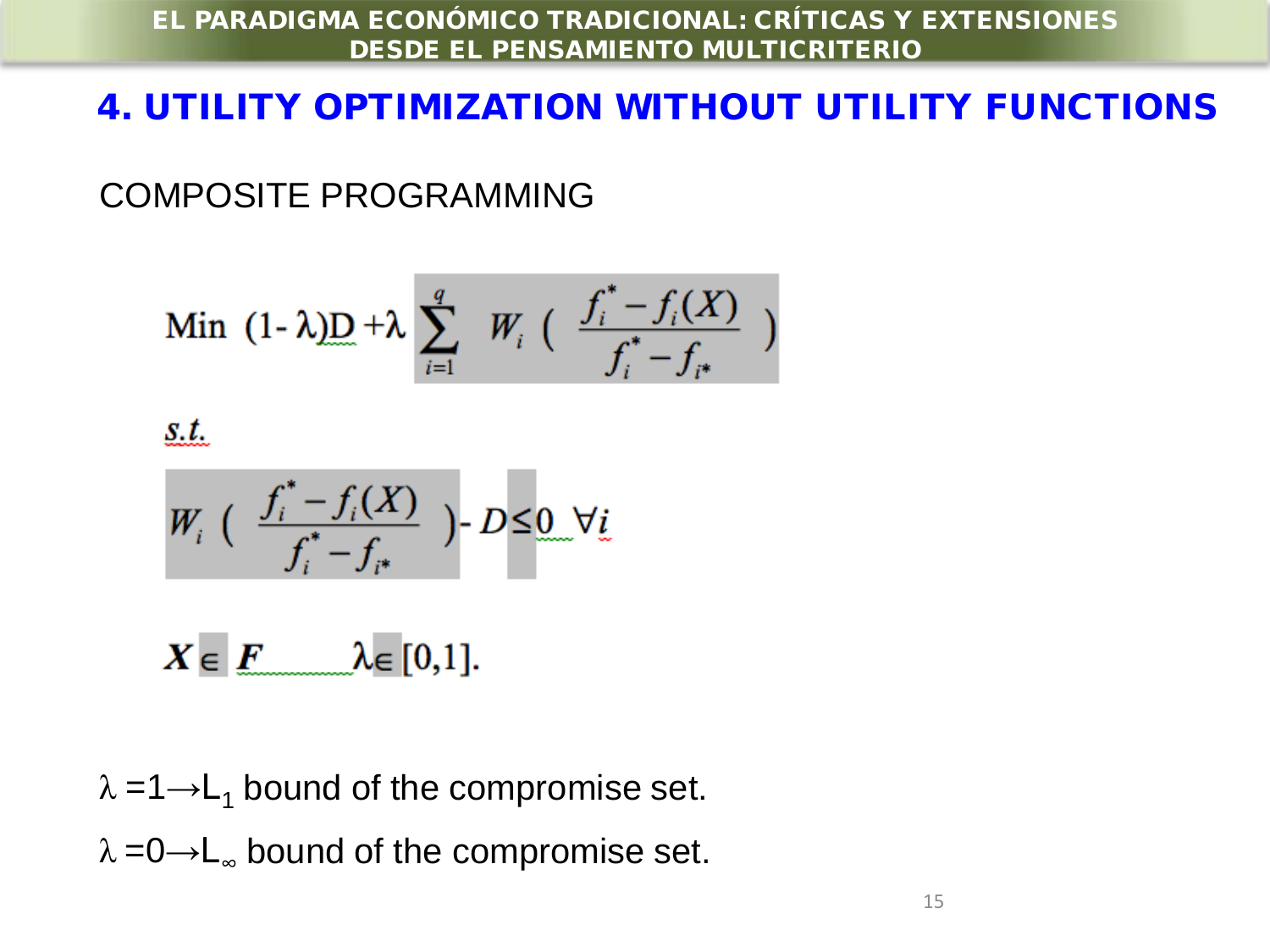For bi-criteria problems assuming a weak condition, the optimum of the utility function lies within the limits of the compromise set.

"Given a utility function  $U(f_1(X), f_2(X))$  the necessary and sufficient condition for the maximum of U to belong to the compromise set is that the marginal rate of substitution be equal to W1/W2 in the balanced mix  $W_1f_1(\mathbf{X}) = W_2f_2(\mathbf{X})$  on the iso-utility curves of U"

•Enrique Ballestero, Carlos Romero, 1991, Ballestero and Romero, 1994

- •Manuel A. Morón, Carlos Romero, Francisco R. Ruiz del Portal,1996.
- •Fernando Blasco, Eduardo Cuchillo Ibáñez, Manuel Alonso Morón, Carlos Romero,1999. •Francisco J André, Carlos Romero, 2008.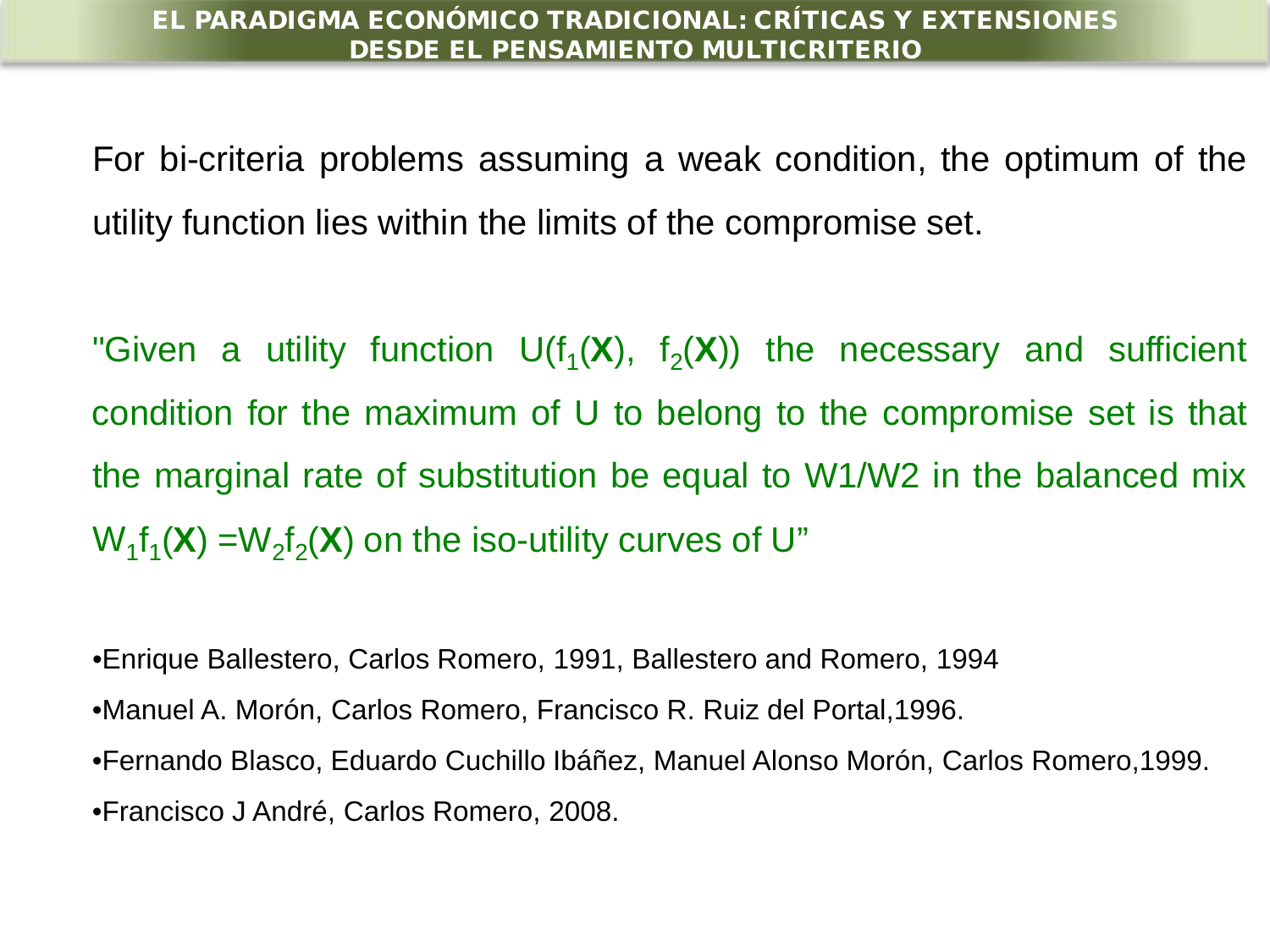Through the idea of the "displaced ideal" (Zeleny, 1974) the compromise set can be contracted even to a single point, reminding me the literary idea of "An Aleph" by the Argentine writer Borges:

"..., since in an angle of the basement there was an Aleph. I clarify that an Aleph is one of the points in the space that contains all the points" "..., pues en un ángulo del sótano había un Aleph. Aclaro que un Aleph es uno de los puntos del espacio que contiene todos los puntos". Jorge Luis Borges, El Aleph (1957), Emecé Editores, Buenos Aires, page 254.

In short, the determination of the utility optimum without utility functions is neither a pun nor a paradox, but a practical devise that derives from some extensions from the primary model.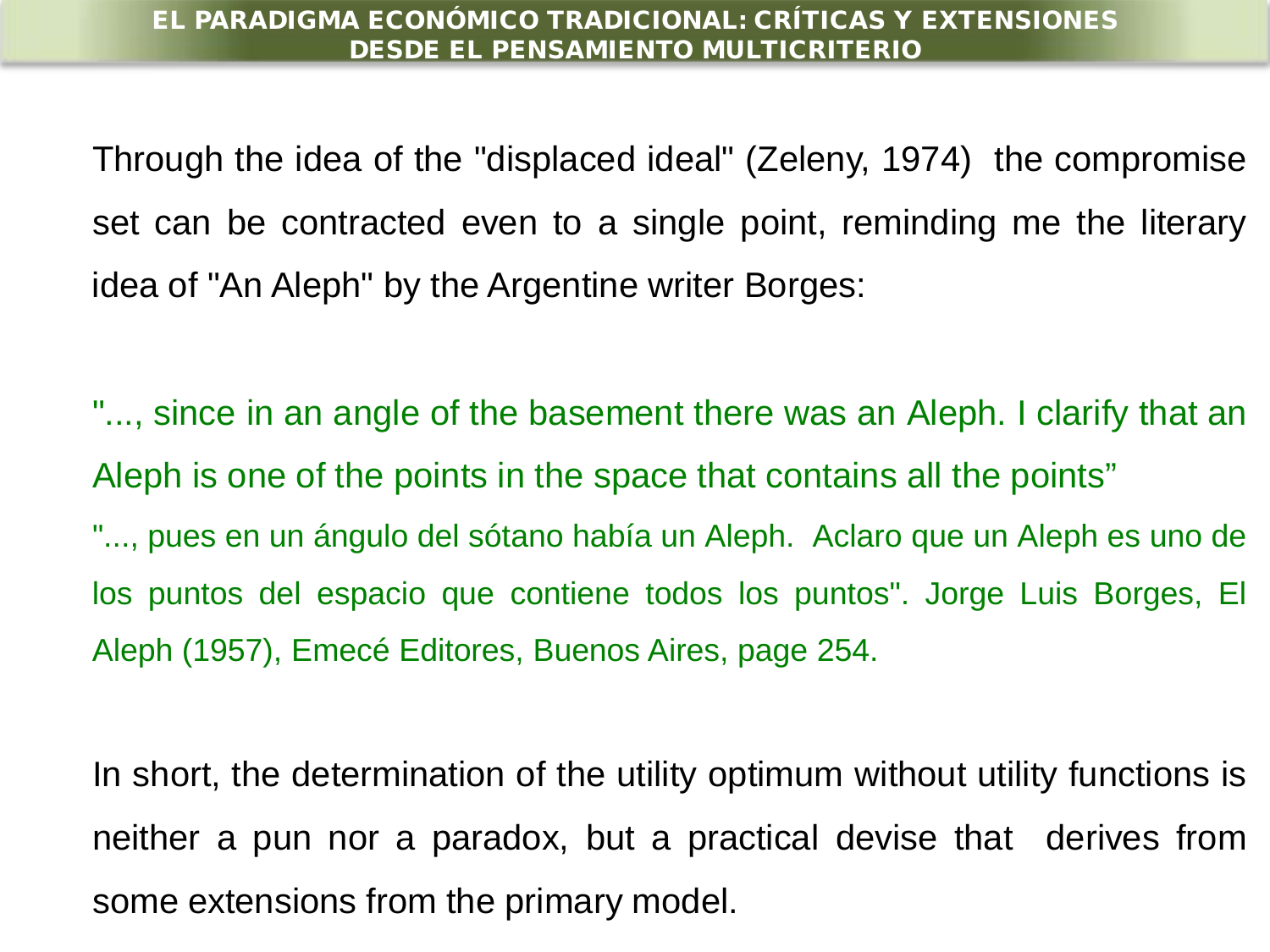#### 5. A GENERATOR OF SOCIAL CHOICE FUNCTIONS AS A SECONDARY MODEL

#### General Setting

 $i = 1, 2, \ldots$ q objects (alternatives, candidates, etc.)

j= 1,2,...m entities (DM, social groups, electoral committee, etc), which have to give judgement values over the q objects.

$$
Min\left[\sum_{i=1}^{q}W_{i}^{p}\left|\frac{\hat{f}_{i}-f_{i}(X)}{K_{i}}\right|^{p}\right]^{1/p}
$$

Subject to:

 $X \in F$ 

Parameter changes

 $f_i(X) = f_i^j \rightarrow$ valuation provided by the jth DM to the ith object (data)

 $\hat{f}_i = \underline{f_i}^S \rightarrow$ consensus value attached to the <u>ith</u> object (unknown)

"Generator" of collective rules:

$$
\mathbf{Max} \mathbf{U} = -\left[ \sum_{i=1}^{q} \sum_{j=1}^{m} W_{j}^{p} \left| f_{i}^{S} - f_{i}^{j} \right|^{p} \right]^{1/p}
$$

s.t

 $f_i^j \in F$  (set of conditions)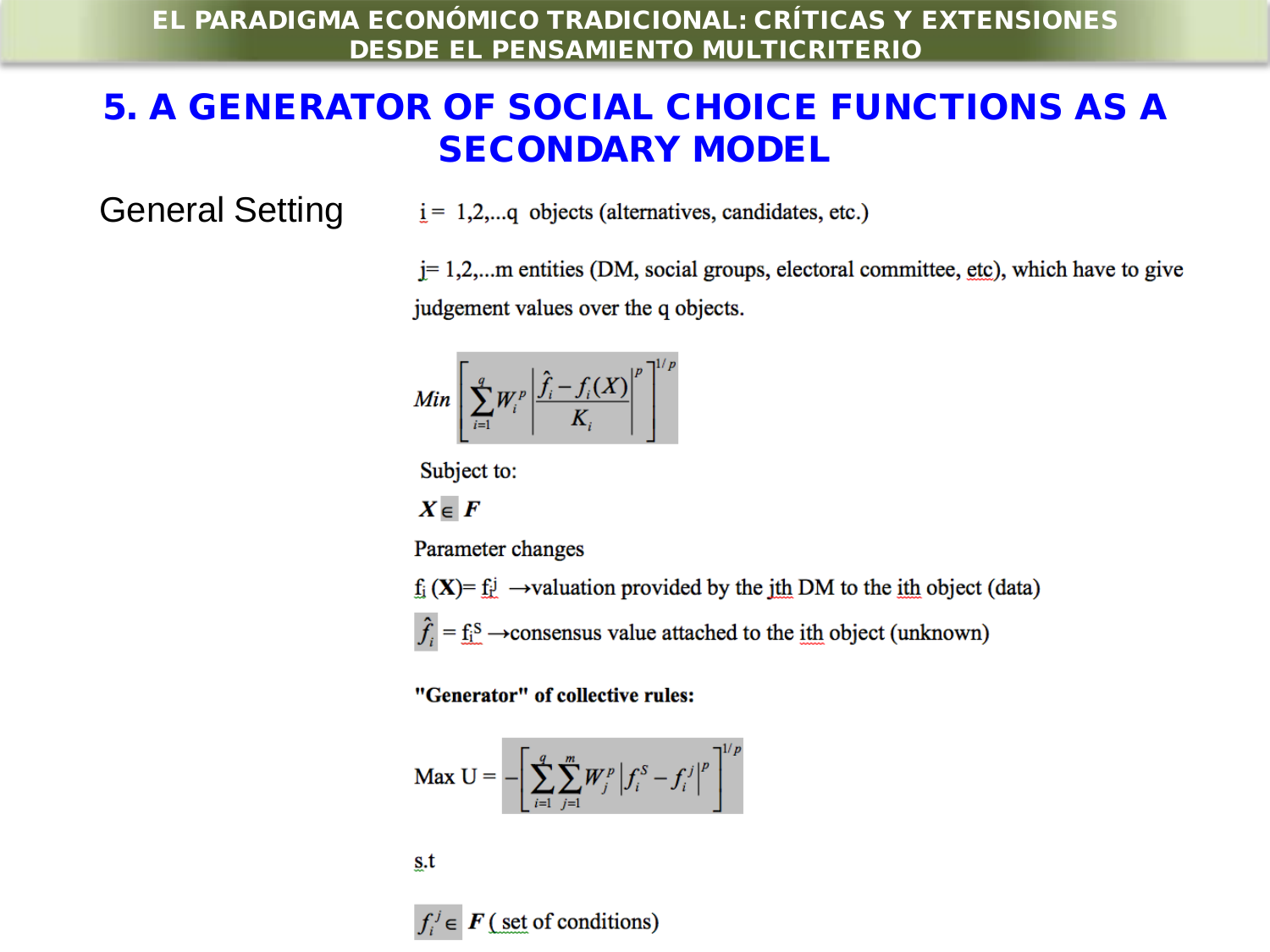$$
\mathbf{U}_1 = -\left[\sum_{i=1}^q \sum_{j=1}^m W_j \left| f_i^S - f_i^j \right| \right]
$$

the average agreement is maximized. In other words, this social compromise consensus represents the "best solution" from the point of view of the majority (i.e., the classic Benthamite or utilitarian solution).

$$
U \infty = -\Big[ Max_{i,j} W_i \Big| f_i^S - f_i^j \Big| \Big]
$$

The disagreement of the DM more displaced with respect to the average consensus (i.e., the minority group) is minimized. Hence, this social compromise consensus represents the "best solution" from the point of view of the minority (i.e., the Rawlsian solution).

U∞ represents in mathematical terms the "Second Principle of Justice" proposed by John Rawls (1971, pp. 65-75)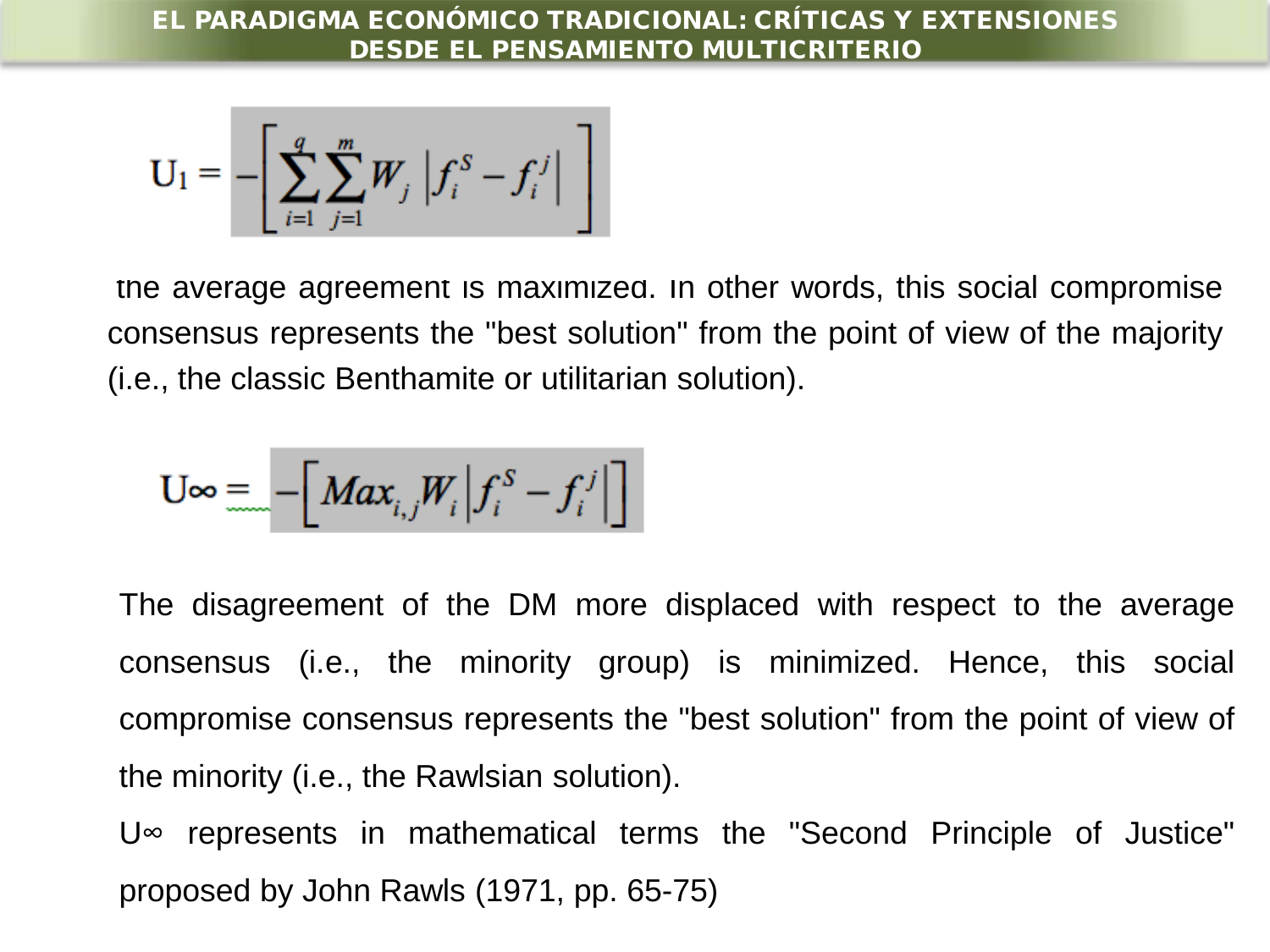#### A NON-COMPUTABLE GENERATOR OF COLLECTIVE RULES (SECONDARY MODEL)

$$
U\lambda = -(1-\lambda)\bigg[ Max_{i,j}W_i \Big| f_i^S - f_i^j \Big| \bigg] - \lambda \bigg[ \sum_{i=1}^q \sum_{j=1}^m W_i \Big| f_j^S - f_i^i \Big| \bigg]
$$

#### AN EQUIVALENT COMPUTABLE GENERATOR OF COLLECTIVE RULES (SECONDARY MODEL)

$$
U_{\lambda} = -(1-\lambda)D - \lambda \left[ \sum_{i=1}^{q} \sum_{j=1}^{m} w_j (n_i^j + p_i^j) \right]
$$

 $S_t$ .

$$
w_j \sum_{j=1}^{m} (n_i^j + p_i^j) - D \le 0
$$
  

$$
f_i^S + n_i^j - p_i^j = f_i^j \quad \forall i, j
$$

 $f_i^j \in \mathbf{F}$  (set of conditions)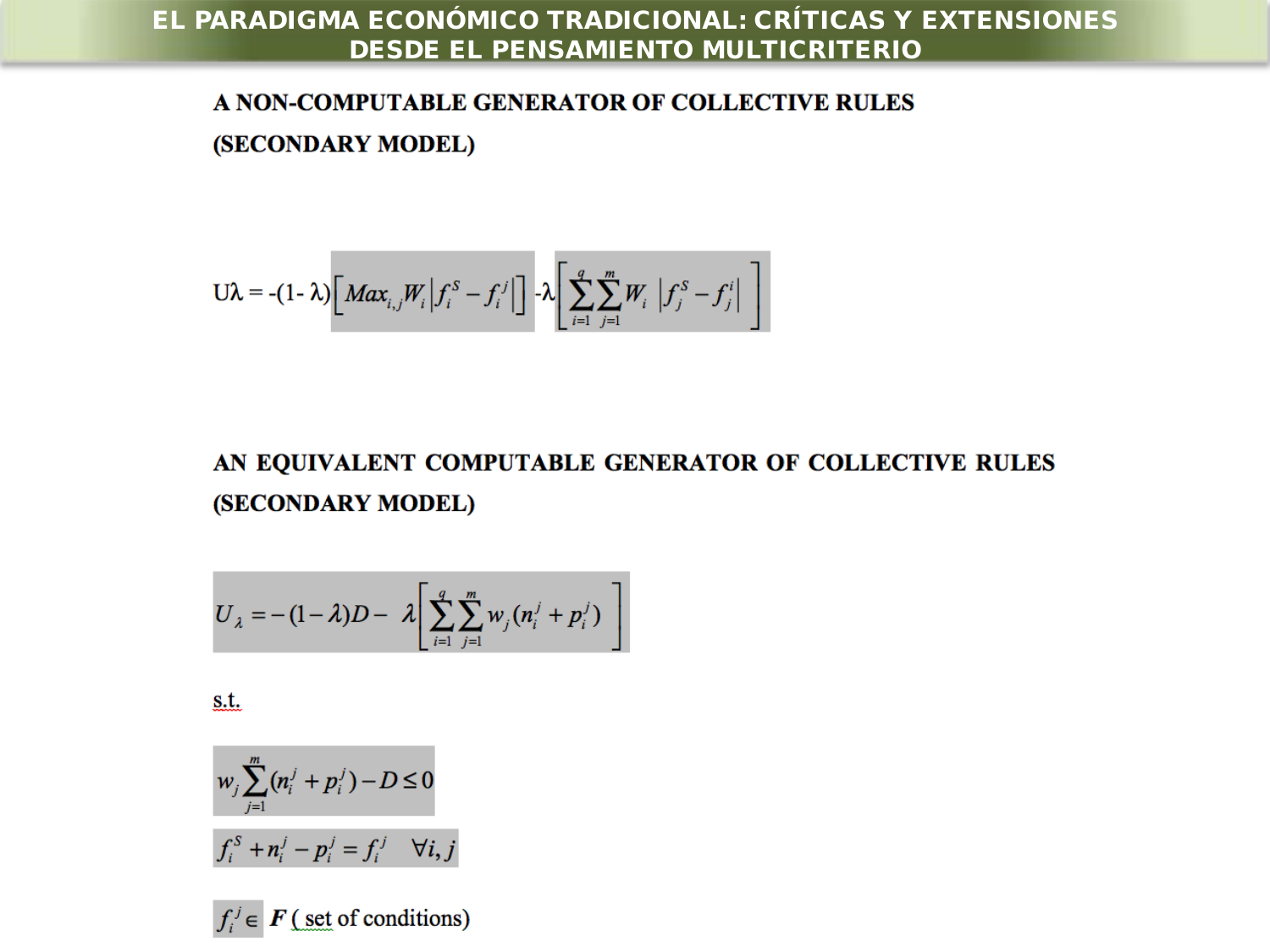## **ACCORDING TO THE STRUCTURE OF THE SET OF CONDITIONS F:**

- a) ordinal and complete preferences,
- b) ordinal and partial preferences
- c) cardinal and complete preferences through utility functions and through pairwise comparison matrices.

González-Pachón and Romero (1999, 2001, 2004, 2006, 2011)

FORMAL PROPERTIES:

Decisiveness, neutrality, anonymity, monotonicity, unanimity,....

González-Pachón and Romero (ITOR, 2015)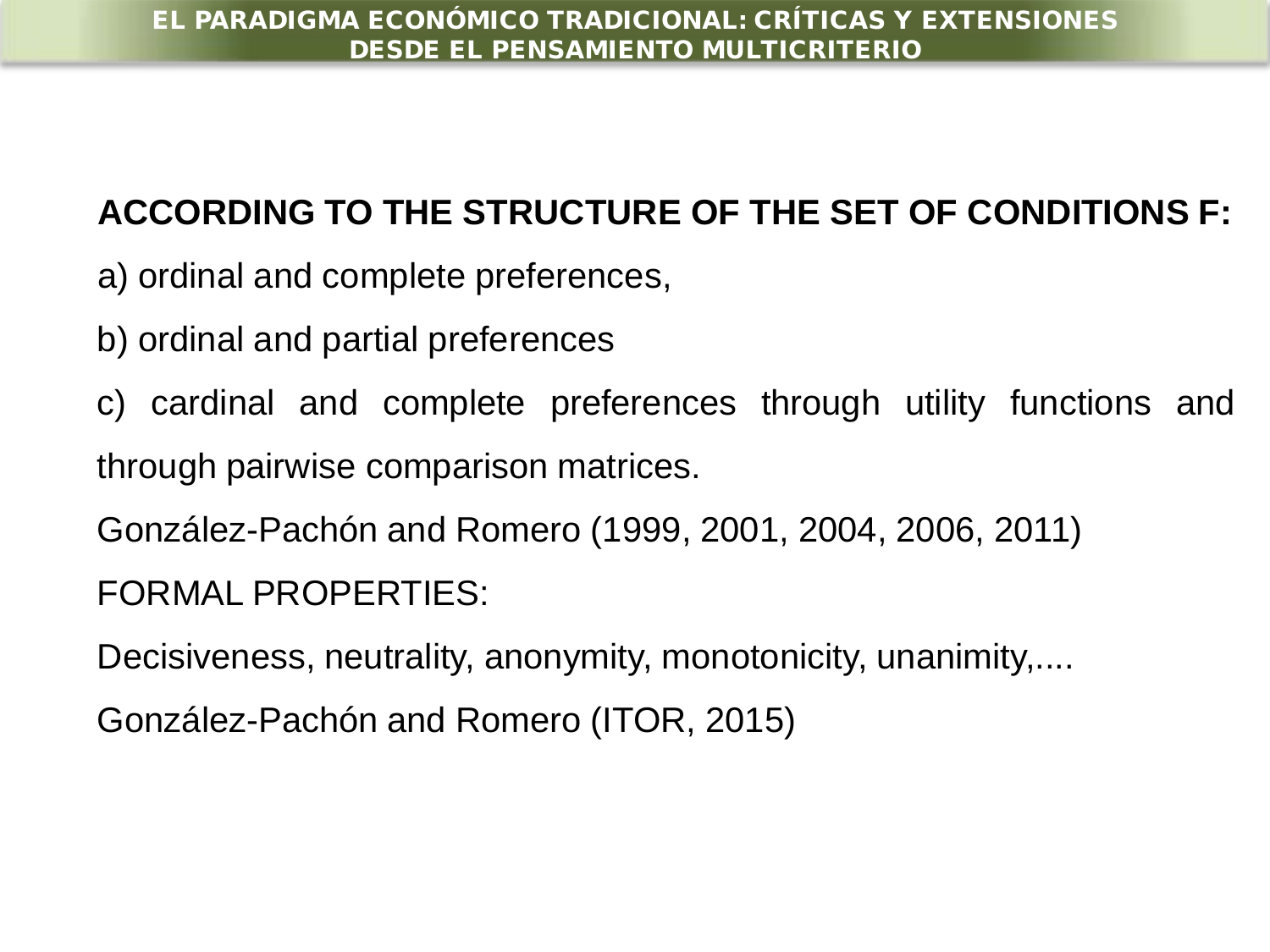### 6. SATISFICING LOGIC AND BOUNDED RATIONALITY: SOME EPISTEMIC REFLECTIONS

What is the epistemic status of bounded rationality and the "satisficing"

logic?

An Hypothesis?

An Empirical Theory?

A Scientific Research Program?

A Research Tradition?



It been interpreted and applied in different ways, perhaps in too many ways. As Gigerenzer states: "Today, bounded rationality has become a diluted, fashionable term, used by proponents of quite disparate visions of reasonableness..." (Gigerenzer, 2001, page 37).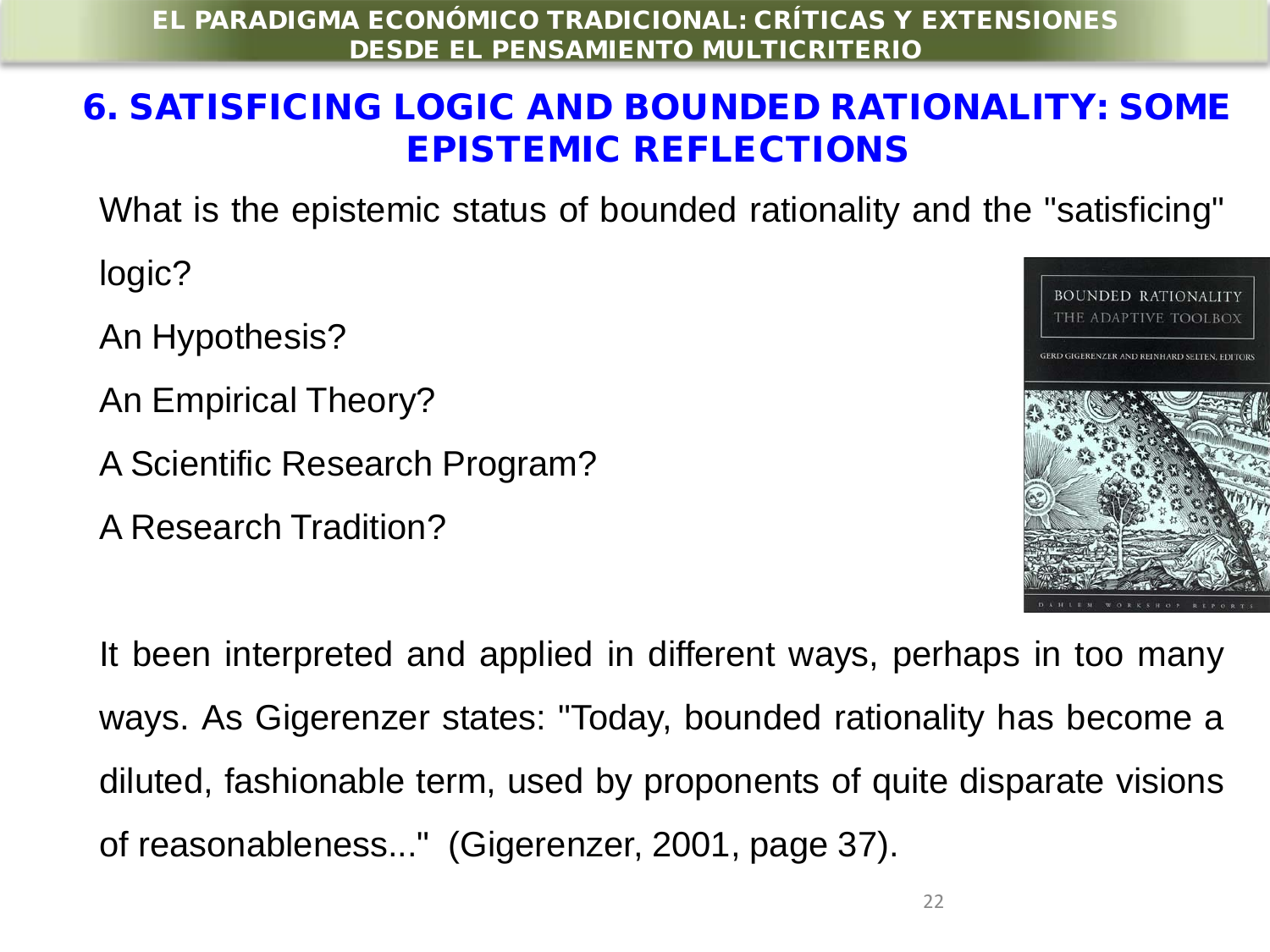The view of bounded rationality by Sargent (1993) for macroeconomic problems, by Rubinstein (1998) modelling bounded rationality within a substratum of games or by the authors of the book edited by Gigerenzer and Selten (2001) who try to address how humans make decisions in real life within the commented Simonian philosophy.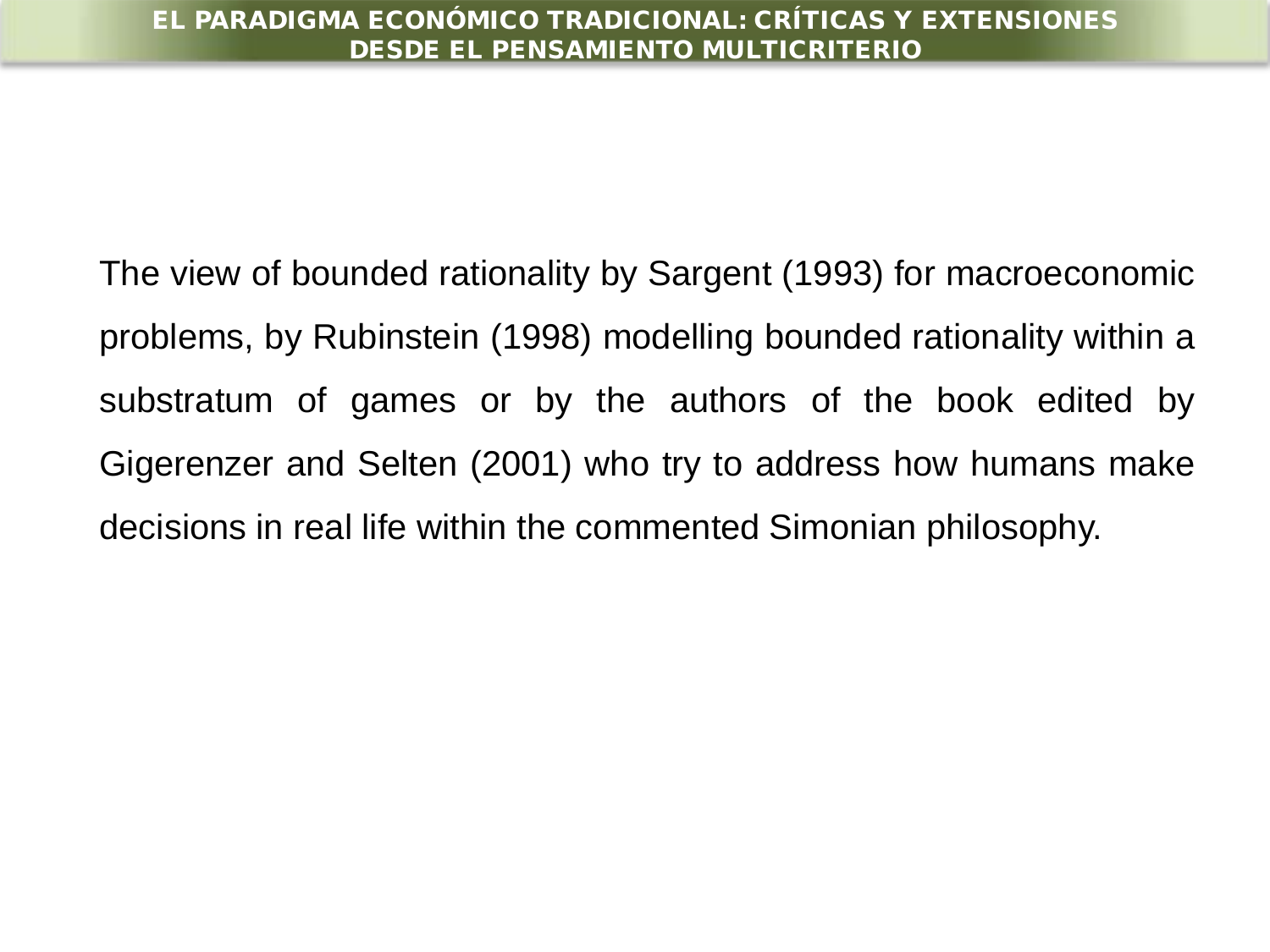#### G GIGERENZER, R SELTEN BOUNDED RATIONALITY-THE ADAPTIVE TOOLBOX. MIT PRESS, 2001

#### **GOAL OF THIS DAHLEM WORKSHOP**

"TO PROMOTE BOUNDED RATIONALITY AS THE KEY TO UNDERSTANDING

HOW ACTUAL PEOPLE MAKE DECISIONS WITHOUT UTILITIES AND

PROBABILITIES"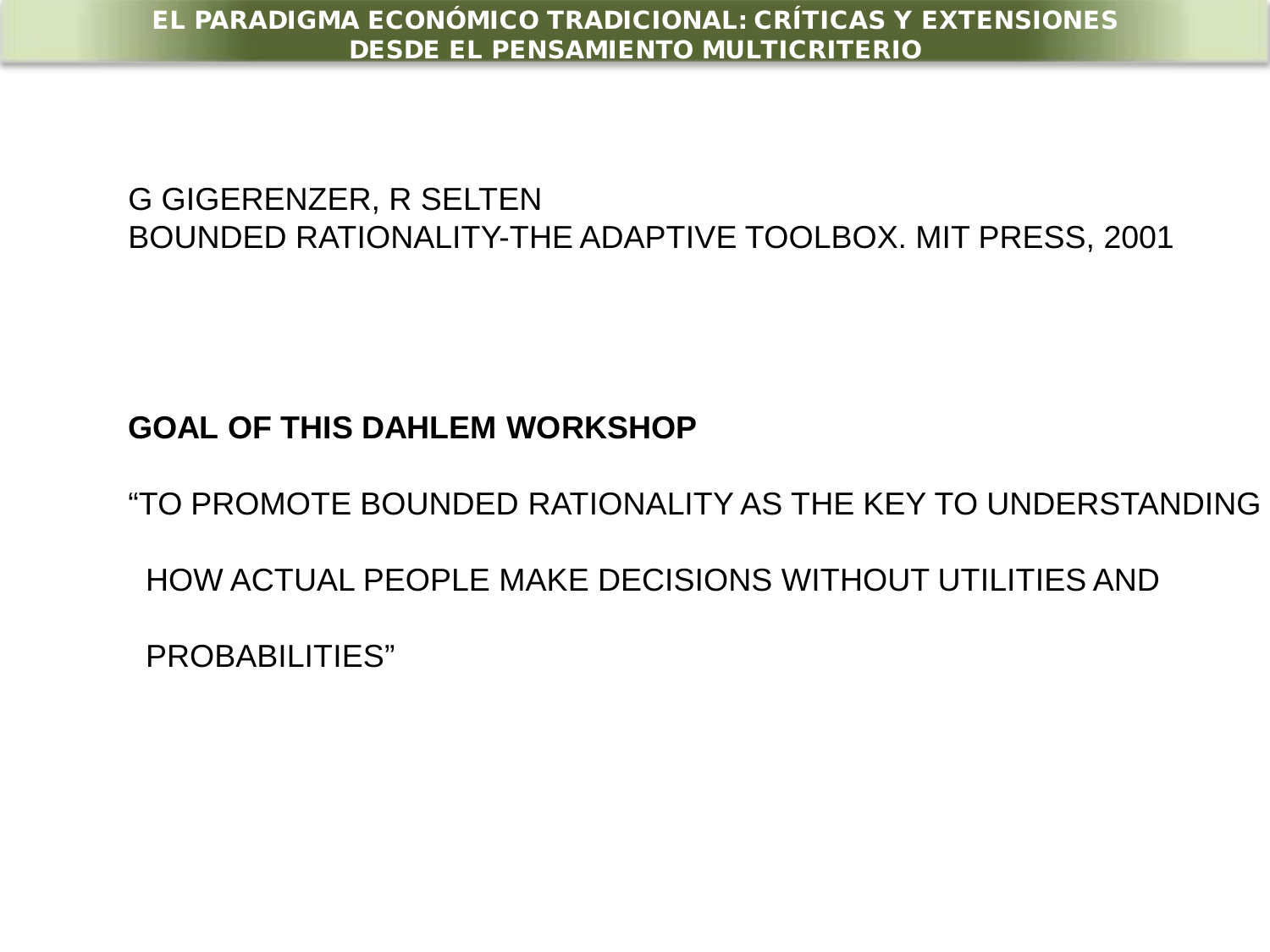To frame Simon´s proposal within which Laudan defined as a "Research Tradition".

Thus, for Laudan (1977, chapter 3 and more specifically pages 78-79) a Research Tradition (RT) has a number of traits, like:

- a) A plurality of theories underlying each RT,
- b) A common set of metaphysical and methodological commitments for every RT, and
- c) Each RT provides different and sometimes contradictory formulations.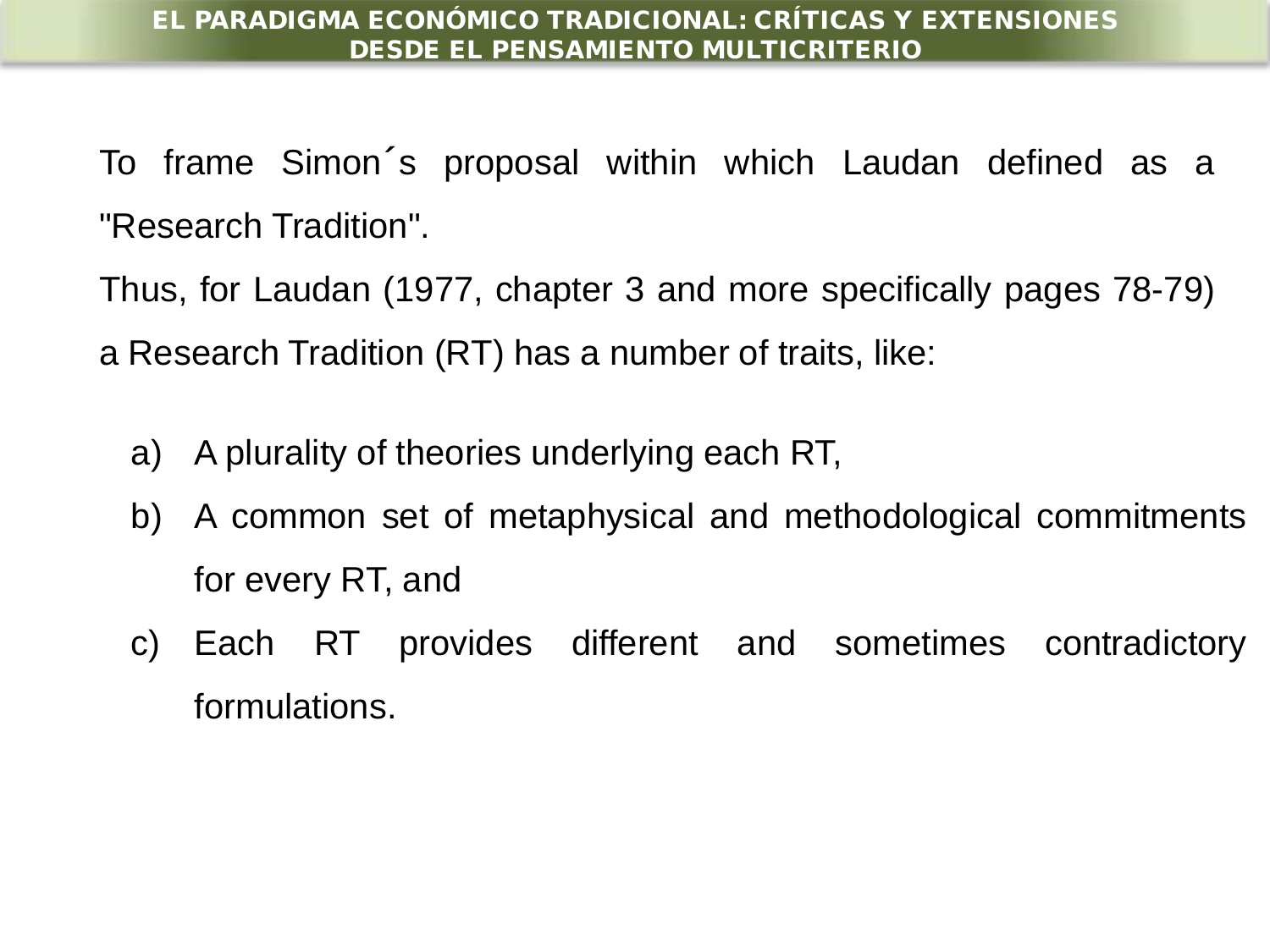Assuming the above plural perspective, a "satisficing" orientation with the status of a Laudian RT should imply in all its possible formulations scenarios where the DM attempts to achieve a set of relevant goals as close as possible to the set of targets previously established. Following this orientation, an "operational satisficing" model can be accommodated with the straightforward particularizations of our primary model.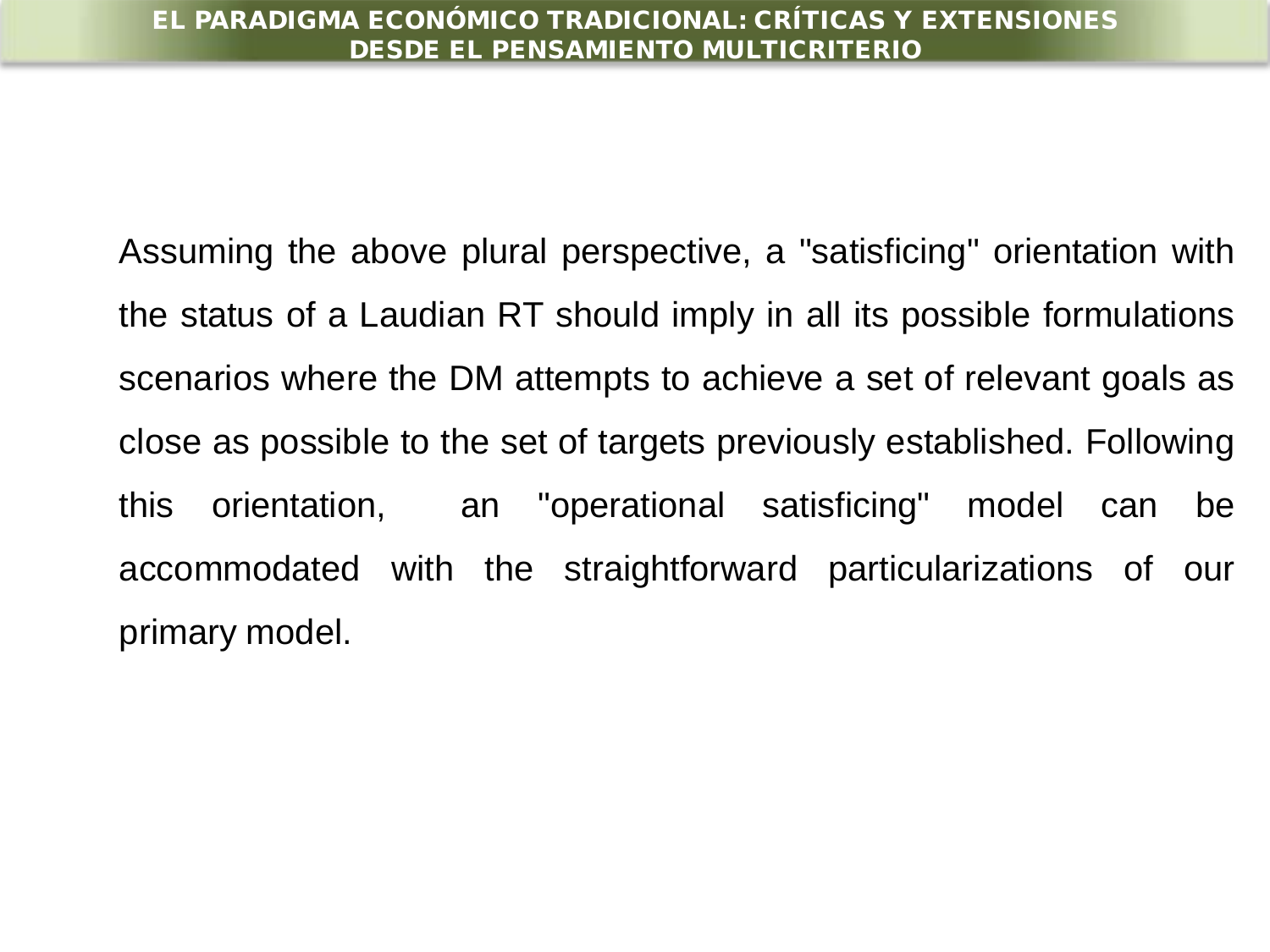#### 7. A FINAL REFLECTION

- a) In logic terms basic distance function model can be considered as a primary model and all the models presented can be deduced as its secondary models, just by implementing different parameters specifications. In short, all the models presented are actually particular cases of our initial model.
- b) In consequence, all the valid properties for primary model are also valid properties for its secondary MCDM models and their respective economic interpretations.
- c) By attaching different meaning to the variables and functions underlying basic distance function model, some problems in the core of the rational behaviour in economics can be re-formulated with a different and possible richer perspective.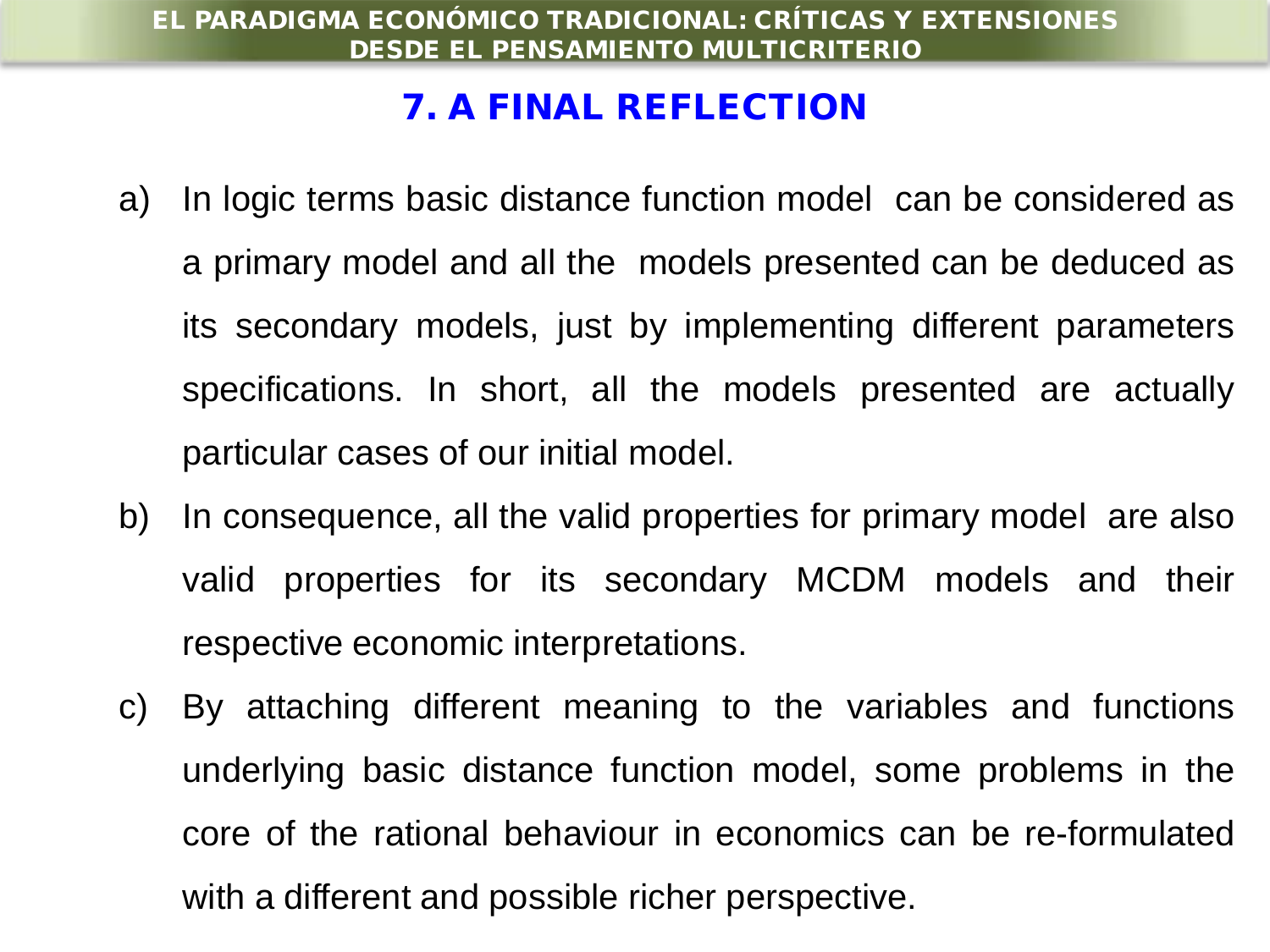THE POPULARITY OF THE MCDM PARADIGM AS A POWERFUL TOOL KIT FOR SOLVING APPLIED ECONOMIC PROBLEMS IS UNQUESTIONABLY SUPPORTED BY THE OR/MS LITERATURE PUBLISHED IN THE LAST 30 YEARS OR SO.

HOWEVER, THE POSSIBLE LINKAGE BETWEEN SOME BASIC ECONOMIC PROBLEMS AND THE MCDM PARADIGM IS A RELATIVELY NEW ISSUE THAT RAISES MANY CHALLENGES AND DIRECT US TO SEVERAL OPEN PROBLEMS.